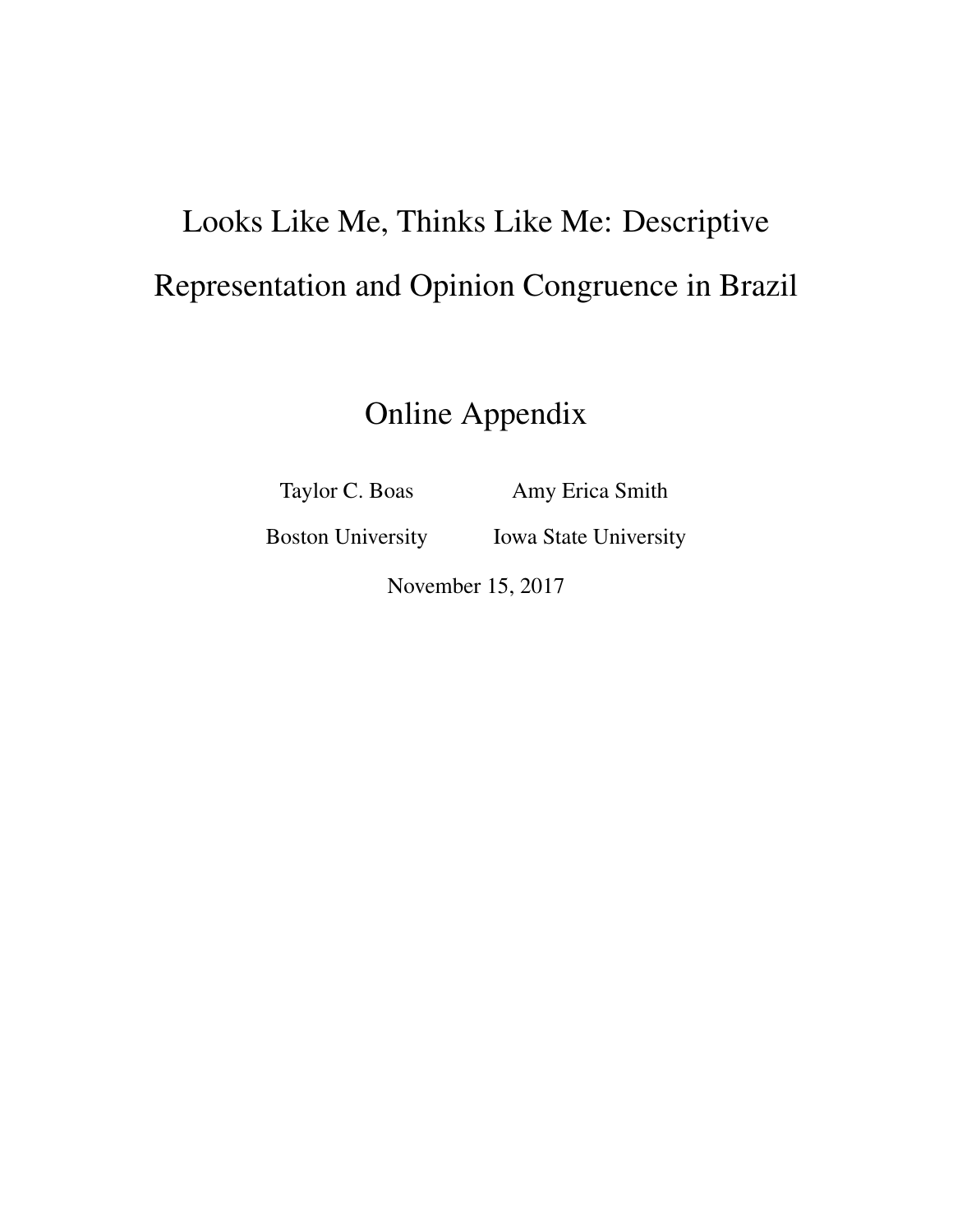#### 1 Legislator Opinion and Roll-Call Votes

As mention in Note 1 in the main text, it is worth considering how legislators' attitudes correspond to legislative activity. Many bills in Brazil never reach a floor vote, and many of those that do are approved or rejected via voice rather than roll-call vote. Our analysis focuses on two bills in the 2011–2014 legislature that can be matched to issue attitudes measured in the BLS: the 2012 Forest Code (Law 12.651/2012), which establishes conservation areas [\(Gatto and Power, 2016\)](#page-38-0), and a 2014 law for race-based affirmative action in public sector hiring (Law 12.990/2014). In both instances, a "yes" vote corresponds to the more left-wing position. As shown in Figure [1,](#page-13-0) we find that supporters of each bill expressed more left-wing attitudes on environmentalism and race-based affirmative action, respectively. The difference is not statistically significant for the Forest Code (p  $= 0.292$ ), but it is for the affirmative action bill ( $p = 0.005$ ). These results suggest that legislators' preferences do indeed affect their behavior, alongside other commonly-cited factors such as party discipline.

## 2 Civil Society Participation by Party

In Section 3 of the main text, we note that PT identifiers rarely attend meetings of civil society organizations or the party itself, and, in a footnote, we claim that figures rarely differ significantly for the PSDB or PMDB. Table [1](#page-14-0) reports figures for each party and type of organization. The only significant difference between the PT and the PMDB is in the percentage who never attend women's groups.

#### 3 Public Opinion Among Underrepresented Groups

In Section 3 of the main text, we argue that sex, race, religion, and education cleave public opinion on a variety of issues, meaning that the demographic categories we examine are plausible candidates for studying the implications of descriptive representation for congruence. Table [2](#page-15-0) shows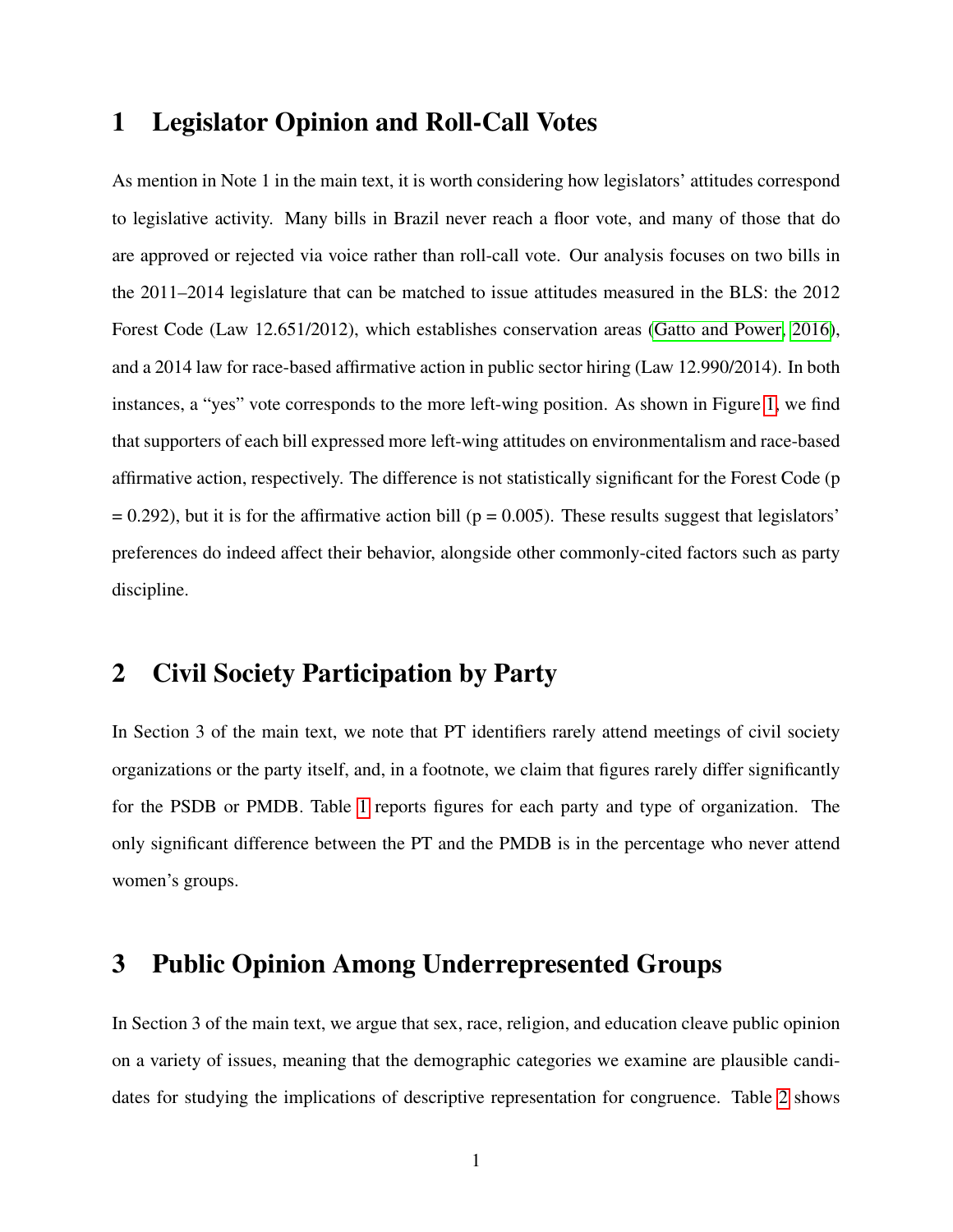how mean issue attitudes differ for women, Afro-Brazilians, evangelicals, and those with no college education. The table presents coefficients from a simple linear regression of issue opinion (scaled 0–1) on an indicator for each group. For every issue except the environment, attitudes are significantly different for at least one of the demographic groups. For the environment, the difference for those without a college education is of moderate magnitude, though it falls short of statistical significance, most likely given the smaller sample size (a single survey) and the binary measure of opinion.

#### 4 Descriptive Statistics for the Brazilian Legislative Surveys

Table [3](#page-16-0) compares three waves of the Brazilian Legislative Surveys (BLS) to the Brazilian Congress as a whole. The BLS is an opt-in rather than random sample of legislators, but on a number of metrics, it is representative of the Congress as a whole. None of the major political parties or regions of the country is consistently over- or underrepresented. Surveyed legislators are also similar to their colleagues in terms of age, gender, and race. Evangelicals and those with no college education are somewhat under-sampled in each wave. However, since our purpose is to examine how these groups differ from their colleagues in terms of congruence, we need not worry about the combination of causal heterogeneity and unrepresentativeness on religion or education.

#### <span id="page-2-0"></span>5 Sampling, Weights, and Demographics for Mass Surveys

The distinct mass surveys used in this analysis employ similar sampling procedures. All of them draw from the entire population of Brazilian adults and employ a multistage probability sampling procedure with quotas for selection of individuals within households. All Latinobarómetro surveys, and the 2007 and 2008 AmericasBarometer surveys, are self-weighted (i.e., nationally representative without employing weights). The 2010 Brazilian Electoral Panel Study and 2012 AmericasBarometer oversampled less populous regions of the country and undersampled more populous regions. Hence, when analyzing these surveys, we employ population weights, calculated using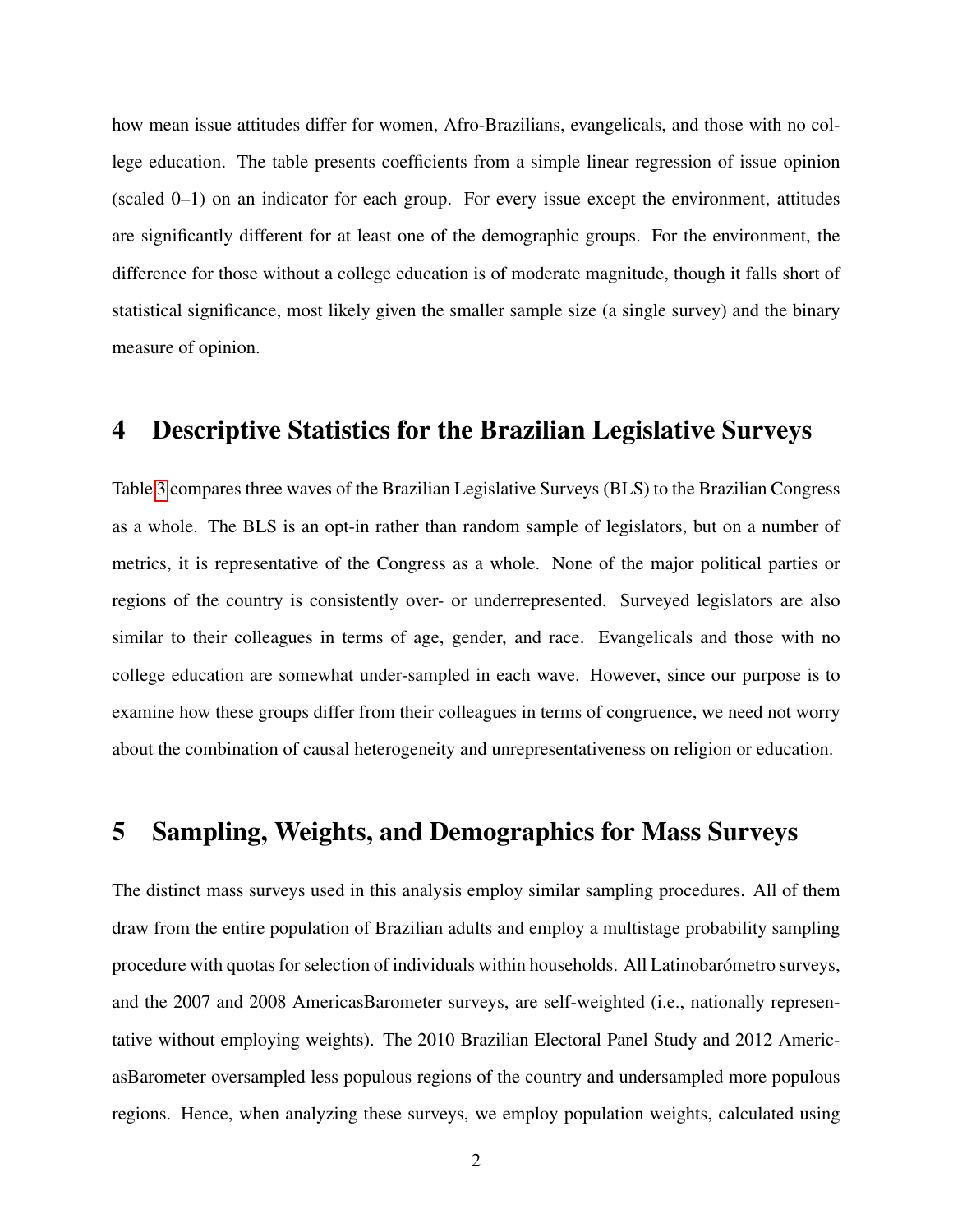census data, to obtain nationally representative estimates. Weights are calculated as

$$
w_{r,y} = \frac{P_r}{p_{r,y}}
$$

where  $P_r$  is the proportion of Brazil's adult population (ages 18 and older) living in region r, and  $p_{r,y}$  is the proportion of the sample from year y drawn from region r. Population weights are employed in addition to those described in Sections [13](#page-6-0) and [14,](#page-8-0) below; multiple weights used in the same analysis are multiplied together.

Given the similar sampling procedures, the resulting samples are quite comparable to one another in terms of basic demographics. Table [4](#page-17-0) summarizes the percentage of each sample falling into each of the demographic groups we examine, as well as the average age, average municipal population, and percentage of each sample in each region. Population weights are employed for the 2010 Brazilian Electoral Panel Study and 2012 AmericasBarometer. Aside from gradual changes attributable to demographic trends, such as an increase in the share of evangelicals and a decrease in the percentage of Brazilians without no college degree, there are no major differences across samples.

#### 6 Overlap Among Demographic Groups

As shown in Table [5,](#page-18-0) there is some overlap among the demographic categories examined in this study, but it is not overwhelming. The strongest correlation is between sex and evangelicalism; 52% of all survey respondents are women, versus 59.4% of evangelicals. Evangelicals are also more likely to be Afro-Brazilian (56.4%) than are respondents as a whole (52%). However, none of the overlaps among demographic groups is particularly large, so it should be meaningful to analyze them separately from one another.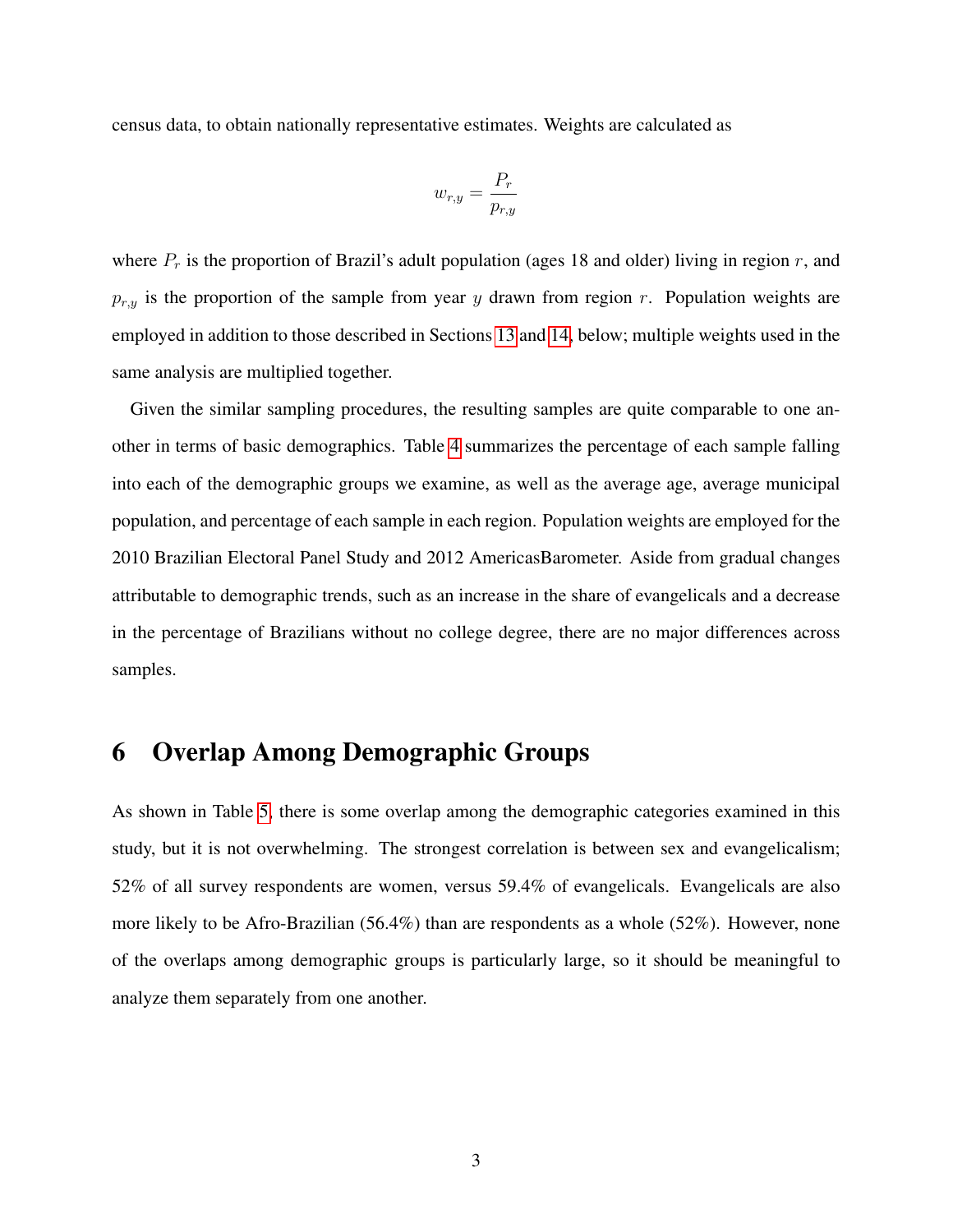#### 7 Alternative Measures of Partisanship

As discussed in Section 4 of the main text, Latinobarómetro (LB), the AmericasBarometer (AB), and the Brazilian Electoral Panel Study (BEPS) measure partisanship in different ways from one another: LB asks what party the respondent would vote for in a hypothetical election, whereas AB and BEPS ask what party he or she sympathizes with. For ideology and gay marriage, the issue areas that draw substantially from both data sources, we calculated our elite-mass difference-indistributions measure separately using data from LB and from AB/BEPS. For ideology, we limited the analysis to the 2009 and 2013 waves of the BLS, for which we have corresponding mass survey data from both sources. Results are presented in Figure [2.](#page-19-0) Elite-mass differences in distributions are similar regardless of whether we use LB, AB/BEPS, or both. If the values for one or the other data source were substituted into Figure 2 in the main text, our substantive conclusions would not be affected.

#### 8 Survey Question Wordings

The wording of questions used to operationalize issue attitudes for masses and elites is contained in Table [6.](#page-20-0) Questions drawn from studies by the Pew Forum on Religion & Public Life and used in the separate analysis of lifelong evangelicals versus converts are listed in Table [7.](#page-22-0) We present questions from the Churches North and South Project used in analysis of clergy influence and heterogeneity of opinion among churchgoers in Table [8.](#page-23-0)

#### 9 Pooling Across BLS Waves

As discussed in Section 4 of the main text, most of the issue-areas we examine draw from a single BLS wave, so analysis of these issues compares the opinions of a single set of legislators to one or more contemporaneous measures of public opinion. For economic regime preference and ideology, we have valid measures from three BLS waves and mass opinion surveys from 2002–2013, and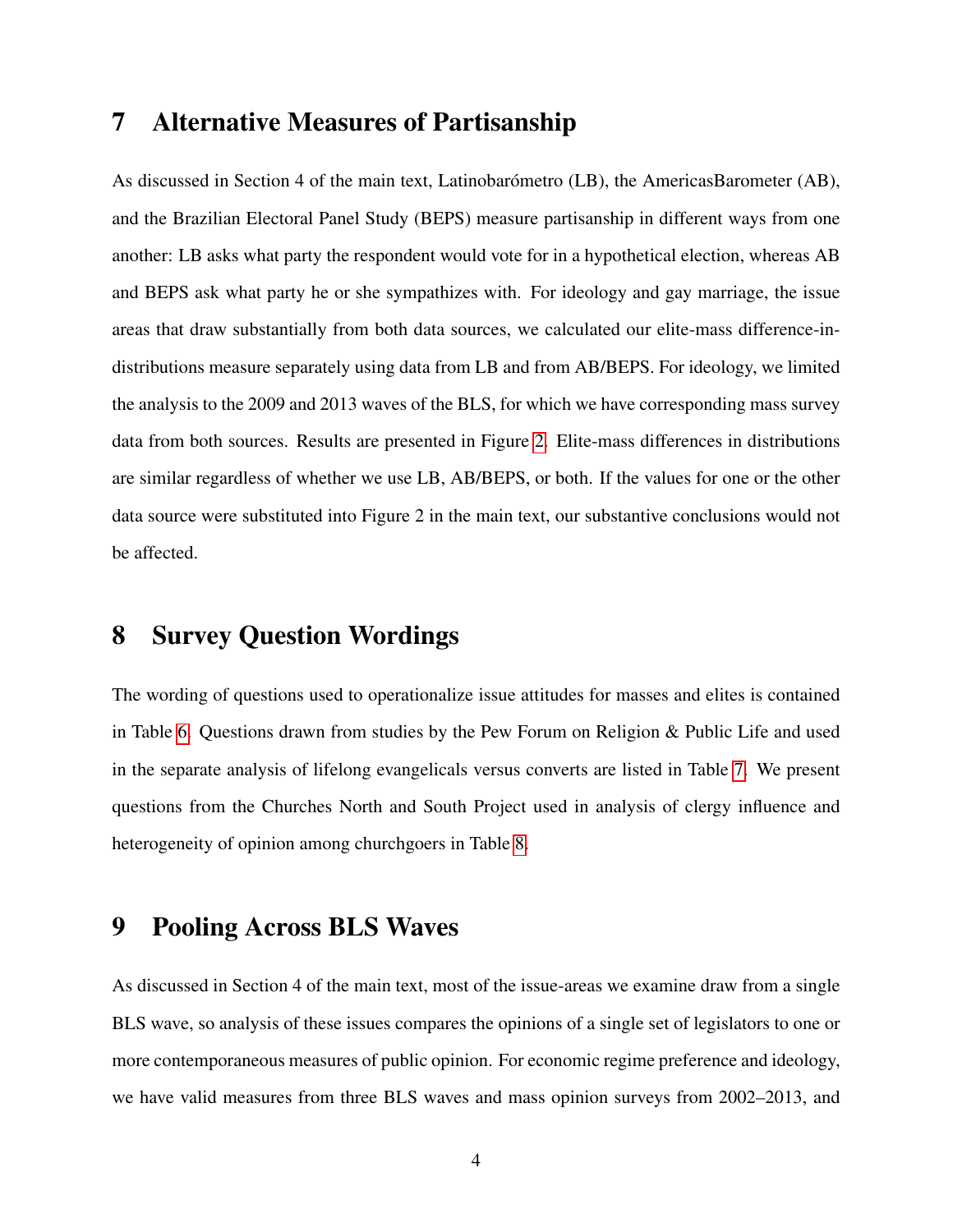we use all these data for our analysis. As discussed in Sections [13](#page-6-0) and [14,](#page-8-0) we employ weights to ensure that the three BLS waves are weighted equally in the pooled analysis despite cross-wave differences in response rate and the number of mass observations paired to each BLS wave. Hence, no single wave of the BLS disproportionately influences the pooled estimates.

Given that our public opinion data for economic regime preference and ideology span more than a decade, and attitudes could be shifting over time or be unusual during a particular period, it is also worth examining estimates of congruence disaggregated by BLS wave. Figure [3](#page-24-0) plots our pooled difference in distributions estimates alongside separate estimates for each BLS wave. Reassuringly, none of our key findings from the pooled analysis are attributable to a single unusual legislative period. In the main text, we note that evangelicals are the most congruent demographic category for economic regime preference and ideology; this is true not only for the pooled analysis, but also for two out of three BLS waves. Likewise, the PT is the least congruent party for ideology in the pooled analysis as well as in each separate BLS wave. While there is some over-time variation in terms of the spread and ordering of congruence estimates, there is no obvious, monotonic pattern of change that might suggest a pooled analysis is misleading or inappropriate.

#### 10 Valid N for Masses and Elites

Table [9](#page-25-0) summarizes the valid N of mass and elite respondents for each issue and demographic, partisan, or territorial group.

#### 11 Mean Issue Attitudes of Masses and Elites

Figure [4](#page-26-0) summarizes the difference in the mean left-right positions of masses and elites for each issue area and category of representation that we examine. This quantity has a theoretical range of −1 to 1; positive numbers indicate that elites are to the right of masses.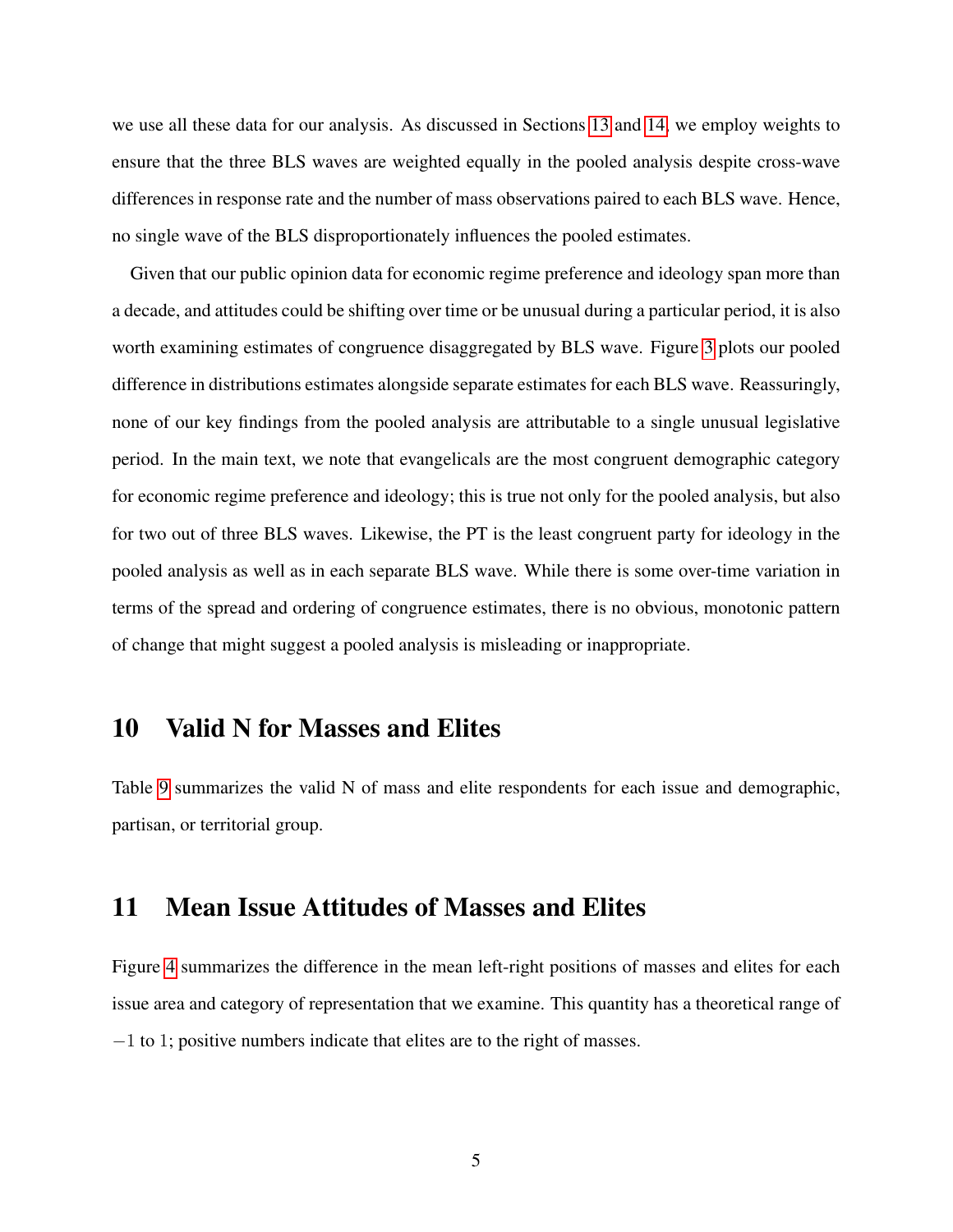#### 12 Difference in Distributions Using the KS Statistic

In Figure 2 in the main text, we measure elite-mass congruence using the area between the cumulative distribution functions for masses and elites. Figure [5](#page-27-0) shows that we obtain similar results using the Kolmogorov-Smirnov (KS) statistic, which gives the maximum distance between CDFs.

#### <span id="page-6-0"></span>13 Weights for Differences in Distributions

In Section 5 of the main text, we calculate the area between the cumulative distribution functions for masses and elites as a measure of congruence for a given policy area and category of representation. Most policy areas draw from only a single wave of the BLS and several years of mass surveys that are matched to that wave. However, for ideology and economic regime preference, our data span several waves of the BLS. Response rates vary over time for particular categories of legislators in the BLS, such as evangelical Christians or members of the PT (see Table [3\)](#page-16-0). The number of mass survey respondents paired to each BLS wave also varies; we have fewer that correspond to the 2005 survey of legislators, since only Latinobarmetro, not AmericasBarometer, was conducting surveys in Brazil during that time. If we simply pooled all our data and calculated mass and elite CDFs for these policy areas, we would underweight mass or elite respondents from certain years and overweight others. This could be especially problematic if opinion is shifting over time, as unequal weighting might lead us to underestimate congruence.

To address this issue, we apply weights when calculating the difference in distributions measure for ideology and economic regime preference. Weights return the elite or mass sample to proportionality across BLS waves. For masses, weights are calculated as

$$
w_{m,r,p,y} = \frac{1/\#Y_r}{P(y_{m,r,p})}
$$

where m denotes masses, r indexes the category of representation, p indexes the policy area,  $y$ indexes the corresponding year of the BLS (2005, 2009, or 2013),  $\#Y_r$  denotes the number of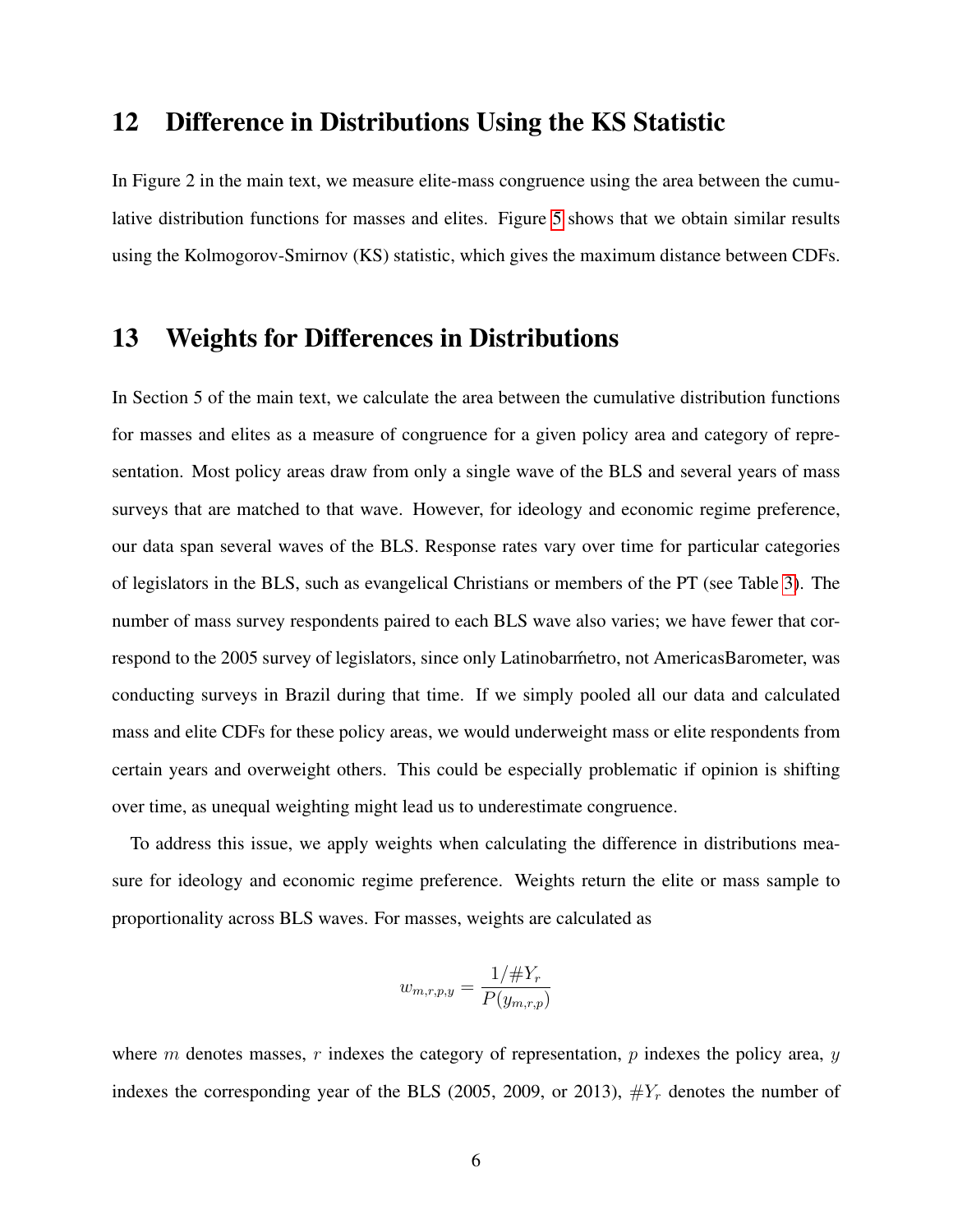waves of the BLS for which we have data on representation category  $r(2)$  for Afro-Brazilians; 3 for all others), and  $P(y_{m,r,p})$  is the proportion of the pooled mass sample in representation category r, and for which we have a valid measure of policy attitude  $p$ , that corresponds to BLS year  $y$ . For example, of evangelical respondents for whom we have a valid measure of economic regime preference, 42% correspond to the 2009 BLS wave. Ideally, one-third would correspond to this wave. Hence, the weight applied to these observations is

$$
w_{m,evang, econ, 2009} = \frac{1/3}{0.42} = 0.79.
$$

In addition, all difference-in-distributions analyses that draw from the 2010 BEPS and 2012 AB surveys use population weights, as described in Section [5.](#page-2-0) In those cases, the weight described above is multiplied by the population weight.

For elites, we use a similarly calculated set of weights, but the target proportionality is derived from the presence of different categories of legislators in the Congress. The elite weights are calculated as

$$
w_{e,r,p,y} = \frac{P(y_{c,r})}{P(y_{e,r,p})}
$$

where e denotes elites; r, p, and y are defined as above;  $P(y_{e,r,p})$  is the elite-survey equivalent of the quantity defined above for masses; and  $P(y_{c,r})$  is the proportion of all members of the 52nd-54th Legislatures from representation category  $r$  (separately counting repeat terms by the same legislator) that would correspond to BLS year  $y$  had they been interviewed. For example, there were 73 evangelicals in the 52nd Legislature (BLS year 2005), 34 in the 53rd (BLS year 2009), and 73 in the 54th (BLS year 2013). Thus, the ideal share of evangelicals in our elite sample corresponding to the 2013 BLS would be 73/(73+34+73), or 41%. In fact, among evangelical legislators for whom we have a valid measure of economic regime preference, 48% correspond to the 2013 BLS wave. Hence, the weight applied to these observations is

$$
w_{e,evang, econ, 2013} = \frac{0.41}{0.48} = 0.85.
$$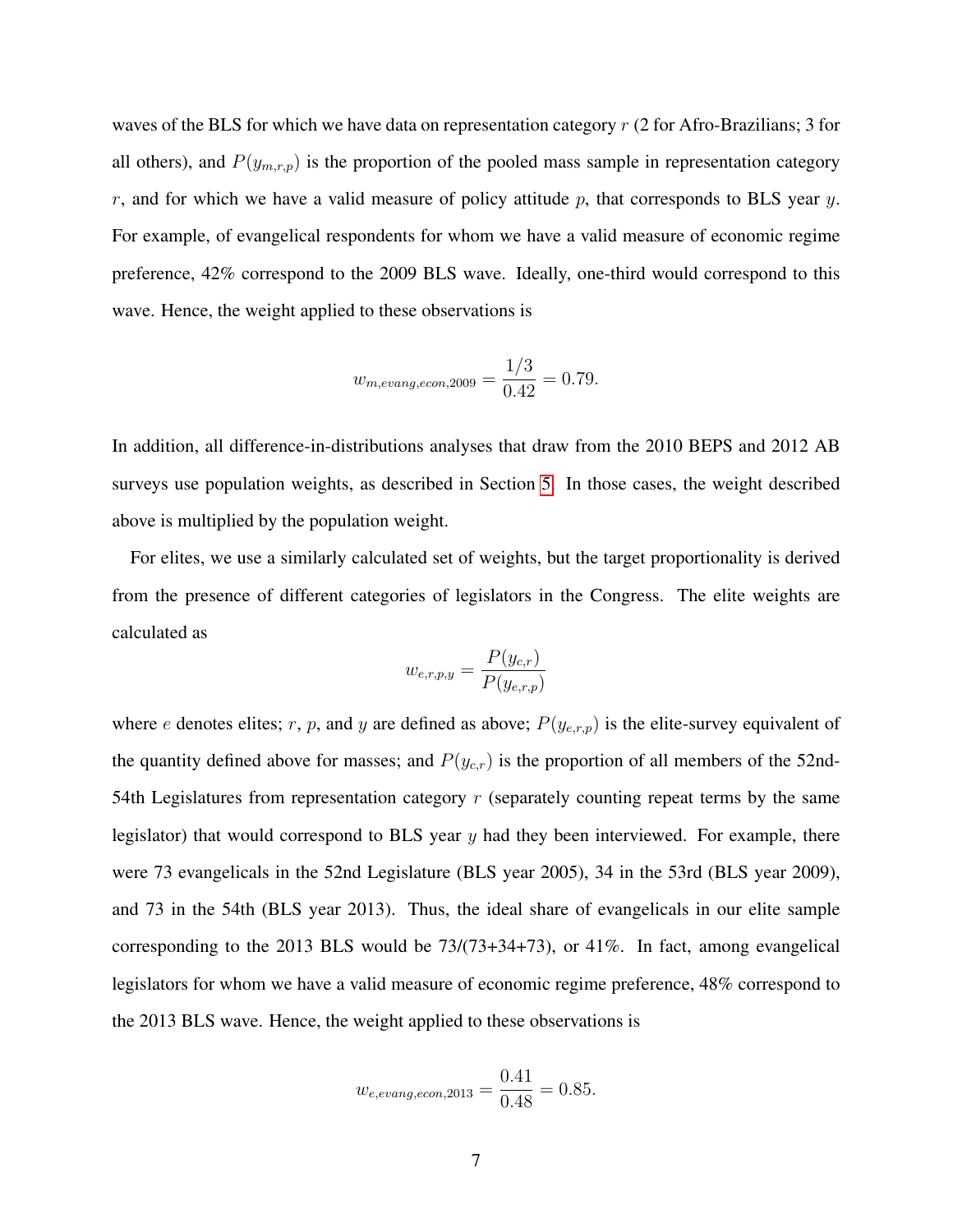#### <span id="page-8-0"></span>14 Weights for Dyadic Regressions

For similar reasons to those described above, we apply weights to the regressions with legislatorconstituent dyads. The calculation of these weights is more straightforward than for the difference in distributions. They do not vary by representation category because we analyze all categories together in a single regression. We also do not vary weights by policy area. At the mass level we simply adjust for the number of respondents paired to each BLS wave. Mass weights are calculated as

$$
w_{m,y} = \frac{1/3}{P(y_m)}
$$

where m denotes masses, y indexes the corresponding year of the BLS (2005, 2009, or 2013), and  $P(y_m)$  is the proportion of the pooled mass sample that corresponds to BLS year y. At the elite level, we use the BLS variable PWEIGHT, which adjusts for over- or underrepresentation of particular parties within the sample. Mass and elite weights are merged into the dyadic dataset; the final weight used in the regressions is the product of the mass weight, the elite weight, and the population weights described in Section [5.](#page-2-0)

#### 15 Simulation: Effect of Elite Sample Size on Congruence

As can be seen in Table [9,](#page-25-0) the number of legislators with valid measures on each issue varies across groups. Given our many-to-many congruence analysis, which compares the full distribution of opinions for masses and elites, elite sample size has implications for the analysis. There are always more mass respondents than elite respondents in a given category, and with small elite subsamples, it is harder to match the full distribution of mass opinion. Hence, all else equal, congruence tends to be slightly lower when elite sample sizes are smaller.

To demonstrate this effect, we conduct a simulation. For each issue area, we draw random samples of different sizes from the valid elite responses. Simulation sample sizes approximately span the range of empirical sample sizes in our analysis. For ideology and economic regime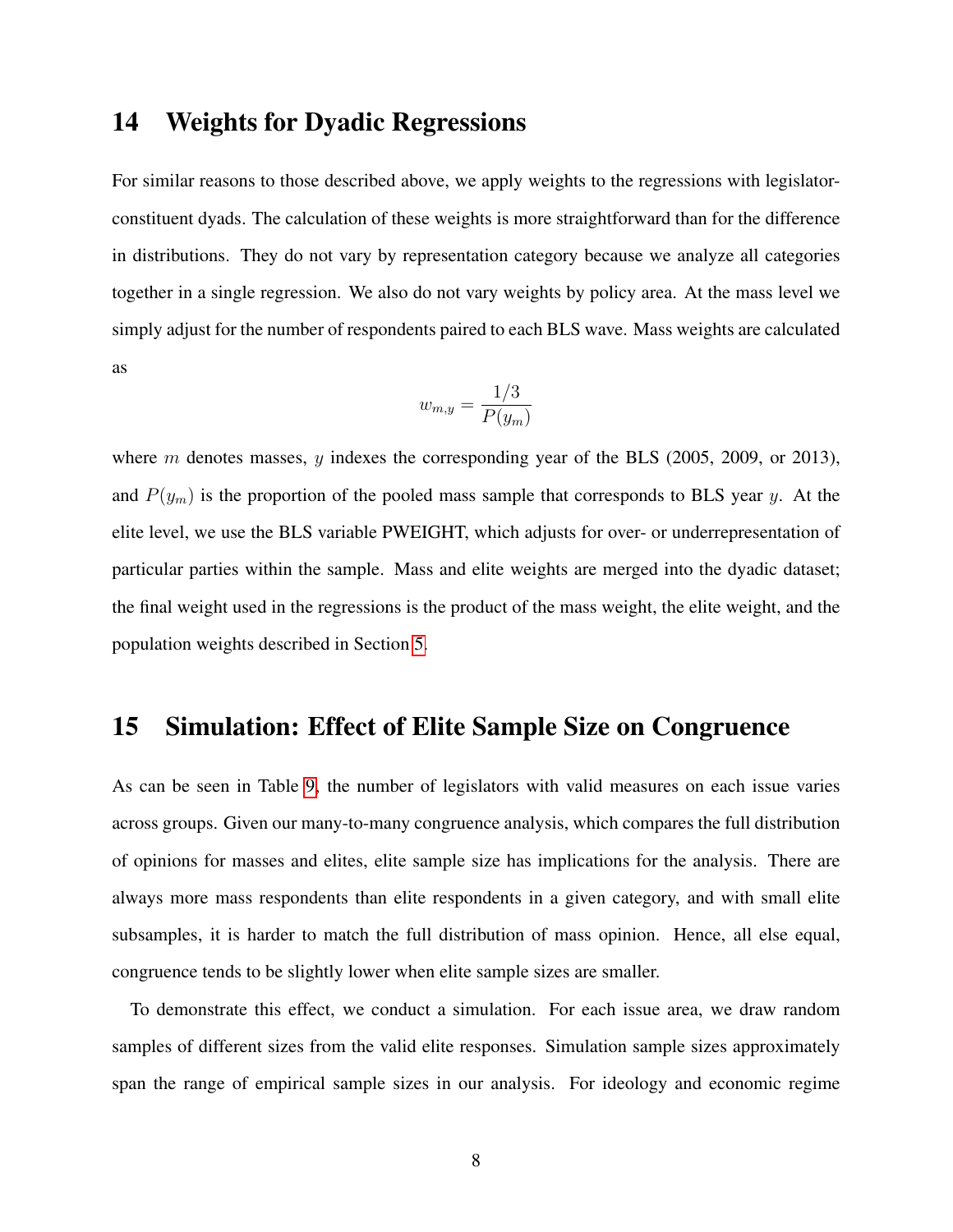preference, which use data from three BLS waves, one-third of each sample is drawn from each wave. For each elite sample, we calculate the level of congruence with the full mass sample for that issue. This exercise is repeated 1,000 times.

As shown in Figure [6,](#page-28-0) as elite sample size decreases, congruence levels almost always slightly decrease. Hence, evangelical legislators and elites most often demonstrate the highest level of congruence despite a measurement dynamic that tends to reduce congruence levels in small elite samples.

#### 16 Validating the BLS Measure of Clientelism

In our dyadic regressions, we control for the degree to which legislators think that voters demand clientelism, using the CLIENTS variable in the BLS. The translated text of this survey question is as follows:

Using a scale that goes from 1 to 5, please indicate whether you agree or disagree with the following statements. . . Despite clientelism being highly criticized, sometimes voters demand that legislators act this way.

In the response options, 1 is labeled "fully disagree," 3 is labeled "neither agree nor disagree," and 5 is labeled "fully agree."

This question is as close as the survey comes to measuring reliance on clientelistic linkages, but it is obviously not the same. To validate this measure, we compare mean scores by party on the BLS CLIENTS variable with those for a composite measure of clientelism (variable b15) from the Democratic Accountability and Linkages Project (DALP), in which country experts were asked to score Latin American parties on a variety of characteristics. Table [10](#page-29-0) summarizes these scores (each rescaled from 0 to 1) for the parties covered in both datasets. The rank order of the four least clientelistic parties is the same using either data source, and both place the PT in the middle of the pack (position 6 or 7 of 11). There is somewhat greater divergence in rank ordering among the most clientelistic parties, but overall, the measures are highly correlated ( $r = 0.86, p < 0.001$ ).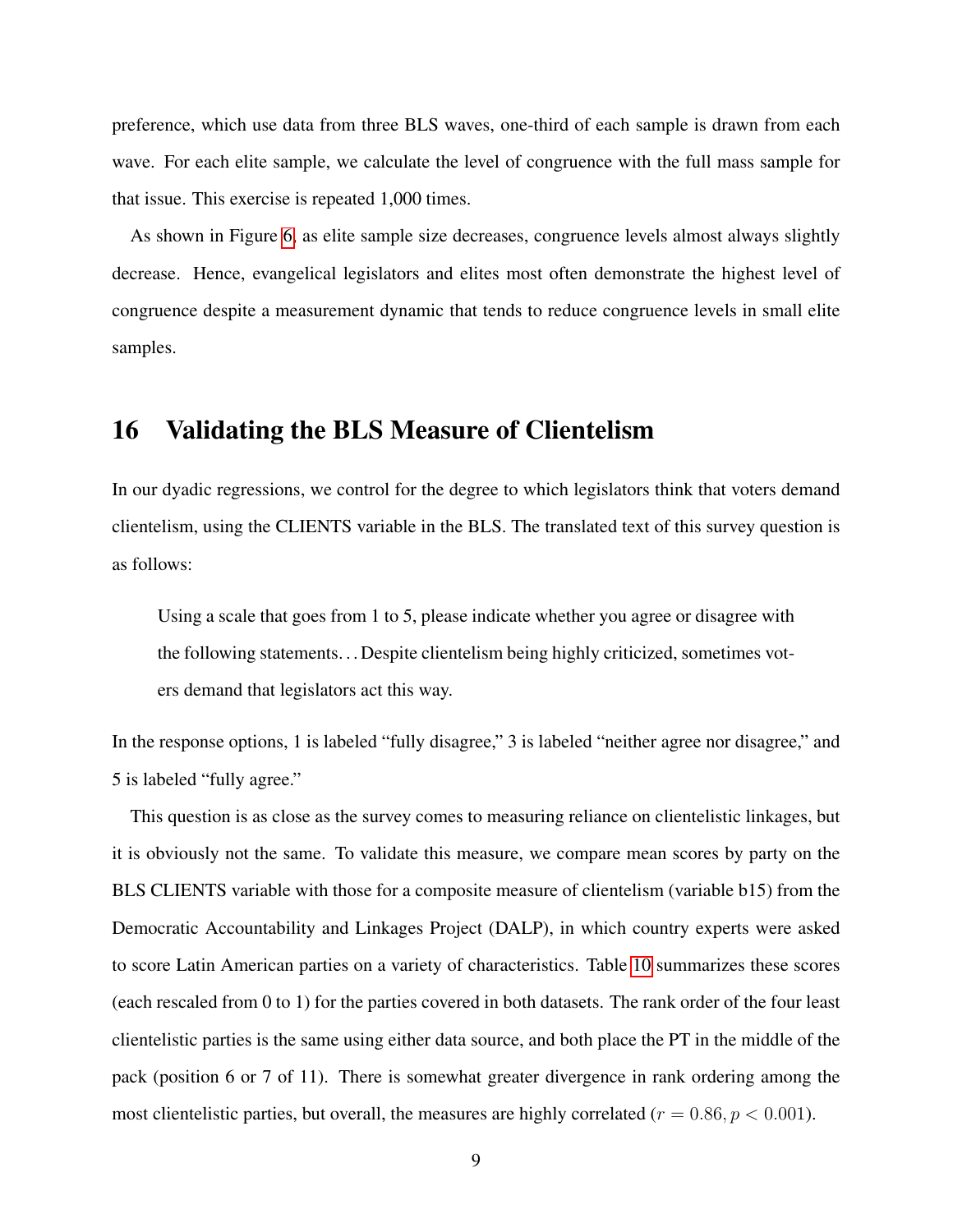#### 17 Regression Results for Legislator-Constituent Dyads

In Table [11,](#page-30-0) we present weighted least squares regression results corresponding to Figure 3 in the main text. Table [12](#page-31-0) presents coefficients from these regressions estimated without elite- or masslevel control variables; Figure [7](#page-32-0) plots the difference in coefficient estimates (parallel to Figure 3 in the main text) for this alternative set of results, which are essentially identical to those analyzed in the main text.

#### 18 Lifelong Evangelicals versus Evangelical Converts

In Section 5 of the main text, we discuss results related to lifelong evangelicals and evangelical converts from the Pew Forum on Religion & Public Life surveys in Brazil. Figure [8](#page-33-0) shows levels of elite-mass congruence separately for lifelong evangelicals and converts. Differences between the two groups are small, and we find no consistent patterns; on some issues converts are more congruent, and on other issues they are less so.

## 19 Churches North and South Project

In Section 5 of the main text, we analyze results from the 2014 Churches North and South Project. The primary location of the project was the Brazilian city of Juiz de Fora, Minas Gerais, a mediumsized city in the Southeast region, with a religious composition essentially identical to that of the country as a whole in the  $2010$  $2010$  $2010$  census.<sup>1</sup> This research was supported by a Fulbright Award and a Small Research Grant from the American Political Science Association and was approved by the Institutional Review Board of the PI's home institution, by the Federal University of Juiz de Fora, and by the municipal public health ministry.

<span id="page-10-0"></span>For the clergy survey, ninety-seven evangelical and Catholic clergy were interviewed in Juiz

<sup>&</sup>lt;sup>1</sup>In 2010, 65% of both the city and national population reported they were Catholic, and 22% reported they were evangelical. In Juiz de Fora, 5% identify as spiritist, and 5% as having no religion. The respective groups register 2% and 8% across the country as a whole.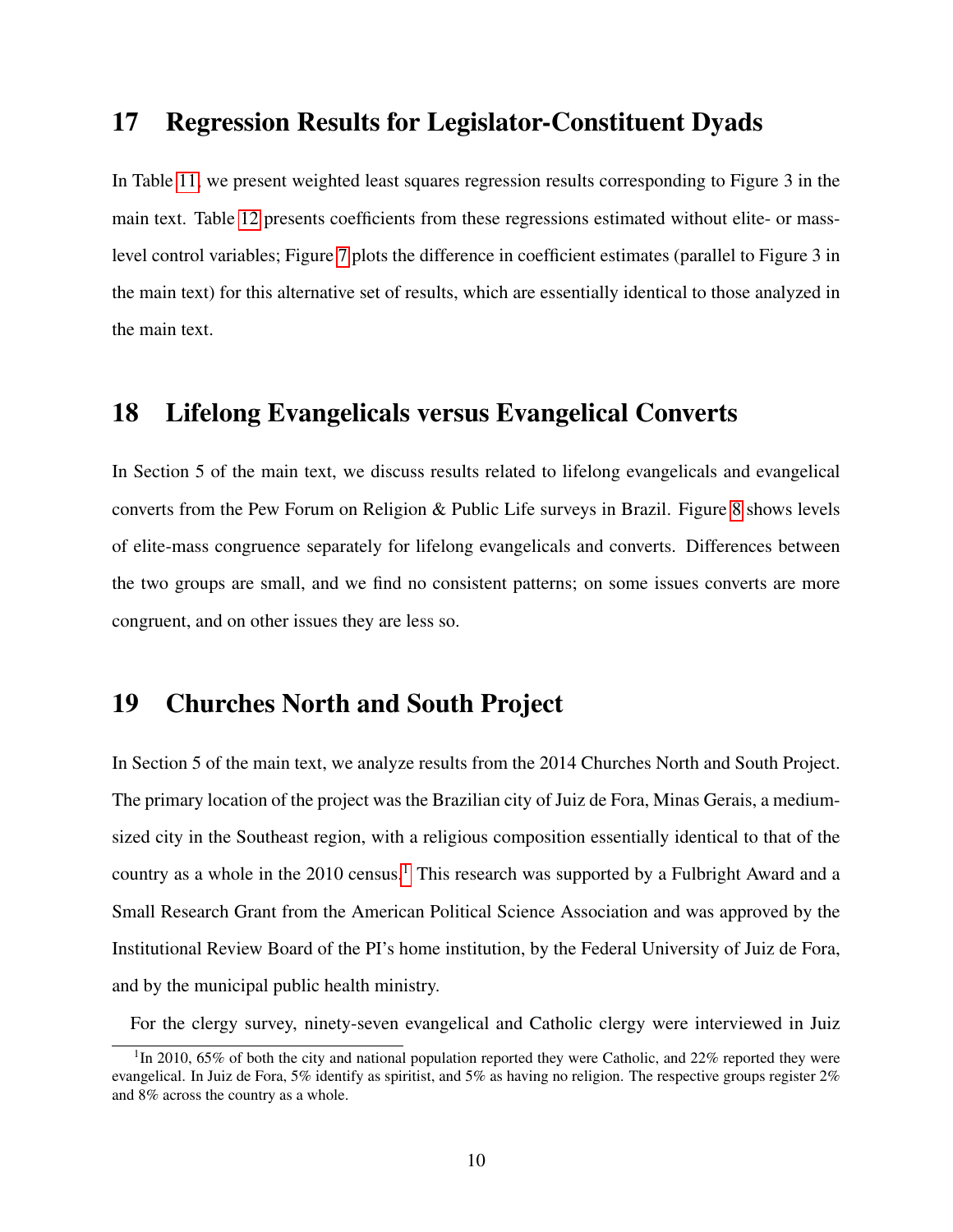de Fora. To verify the extent to which they differed from clergy in other locations, an additional 102 evangelical and Catholic clergy were interviewed in Rio de Janeiro, and 227 interviews were conducted with evangelical clergy attending a professional development conference in the city of Fortaleza, in the Northeast region.<sup>[2](#page-11-0)</sup>

To contact Catholic priests, Juiz de Fora and Rio de Janeiro were stratified into regions based on geography and socioeconomic status. To contact evangelical clergy, interviewers relied on member lists from clergy associations and clergy contacted at association meetings. For comparison with the congregation-level study, this paper only uses data on clergy from Juiz de Fora, but results do not differ significantly for those from other regions. Despite the similarity of attitudes across clergy from various locations, it is unclear how representative they are of the broader national population of clergy, and there is no national-level sampling frame. Nonetheless, to the best of the authors' knowledge, this is the first study to examine the political attitudes and behavior of Brazilian clergy.

The congregation-level study was conducted solely in Juiz de Fora. Though a study of a single city is obviously not representative at the national level, it allows for an in-depth examination of how congregational context shapes mass attitudes, while holding constant the broader municipal context. Eight churches across the metropolitan area were selected to represent conservative and more populist religious traditions within both Catholicism and evangelicalism, as well as neighborhoods of different socioeconomic levels. The sample includes three traditional Catholic churches—one each in upper-class, working-class and poor neighborhoods—and a Charismatic Catholic church catering to the working class. In addition, it includes two traditional (i.e., "Mainline" or "historical") evangelical churches and two Pentecostal evangelical churches of upper middle-class and working-class profiles. Where possible, Catholic and evangelical churches were selected in the same neighborhoods, though several churches were large and centrally-located, drawing participants from across the city. Quantitative exit interviews were conducted with approximately fifty attendees at worship services in each church. Interviewers used gender quotas

<span id="page-11-0"></span> $2$ The conference, organized by the Apostolic Discipleship Movement (Movimento do Discipulado Apostólico, MDA, http://www.visaomda.com), was a professional development seminar on a church growth strategy involving methods of discipleship and ministry in cell groups.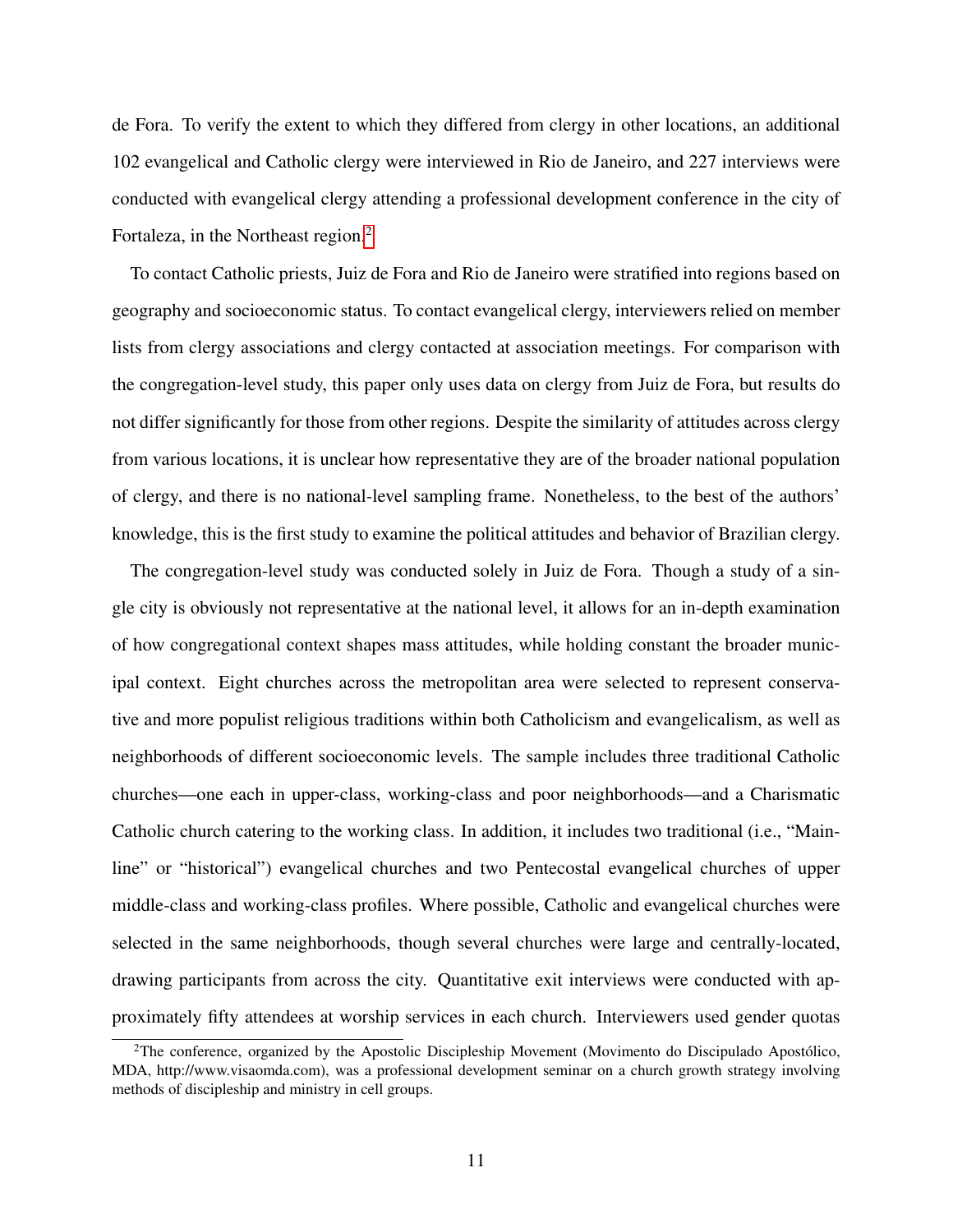and were told to approach every second person exiting the church. To assess the extent to which socialization in churches imposes constraint beyond that found in the broader population, interviews were also conducted in five neighborhood sites near the churches: four health clinics and, to capture upper-income citizens who use private health providers, a shopping mall catering to the upper-middle class.

#### 20 Variance Function Regression Results

We draw on the congregation-level survey of the Churches North and South Project to conduct a variance function regression [\(Western and Bloome, 2009\)](#page-38-1). In Tables [13](#page-34-0) and [14,](#page-35-0) we present full results from the first and second stage models, both estimated using Ordinary Least Squares (OLS). The second stage coefficients and 95% confidence intervals are reported in Figure 5 of the main text. As explained in Section 5 of the main text, the first stage entailed regressing public opinion measures, all rescaled to run from 0 to 1, on indicators for the separate church and community sites.<sup>[3](#page-12-0)</sup> In the first stage regression results presented in Table [13,](#page-34-0) we find that there are many differences across sites in mean attitudes, especially on gay marriage and abortion. The second stage models regress the squared residuals from the first stage regression on indicators for Catholic church and non-religious community site, with evangelical church as the excluded category. When mean squared residuals are larger in magnitude, it indicates greater site-level heterogeneity in opinion among respondents from that type of site.

[Western and Bloome](#page-38-1) [\(2009\)](#page-38-1) recommend using iterated gamma regression in the second stage of the variance function regression. For ease of interpretation, we present OLS results in the main text. In Tables [15](#page-36-0) and [16](#page-37-0) below, we present results from iterated gamma regression analysis. Results are similar to those obtained using OLS.

<span id="page-12-0"></span><sup>&</sup>lt;sup>3</sup>The omitted site is "Evangelical Church 1."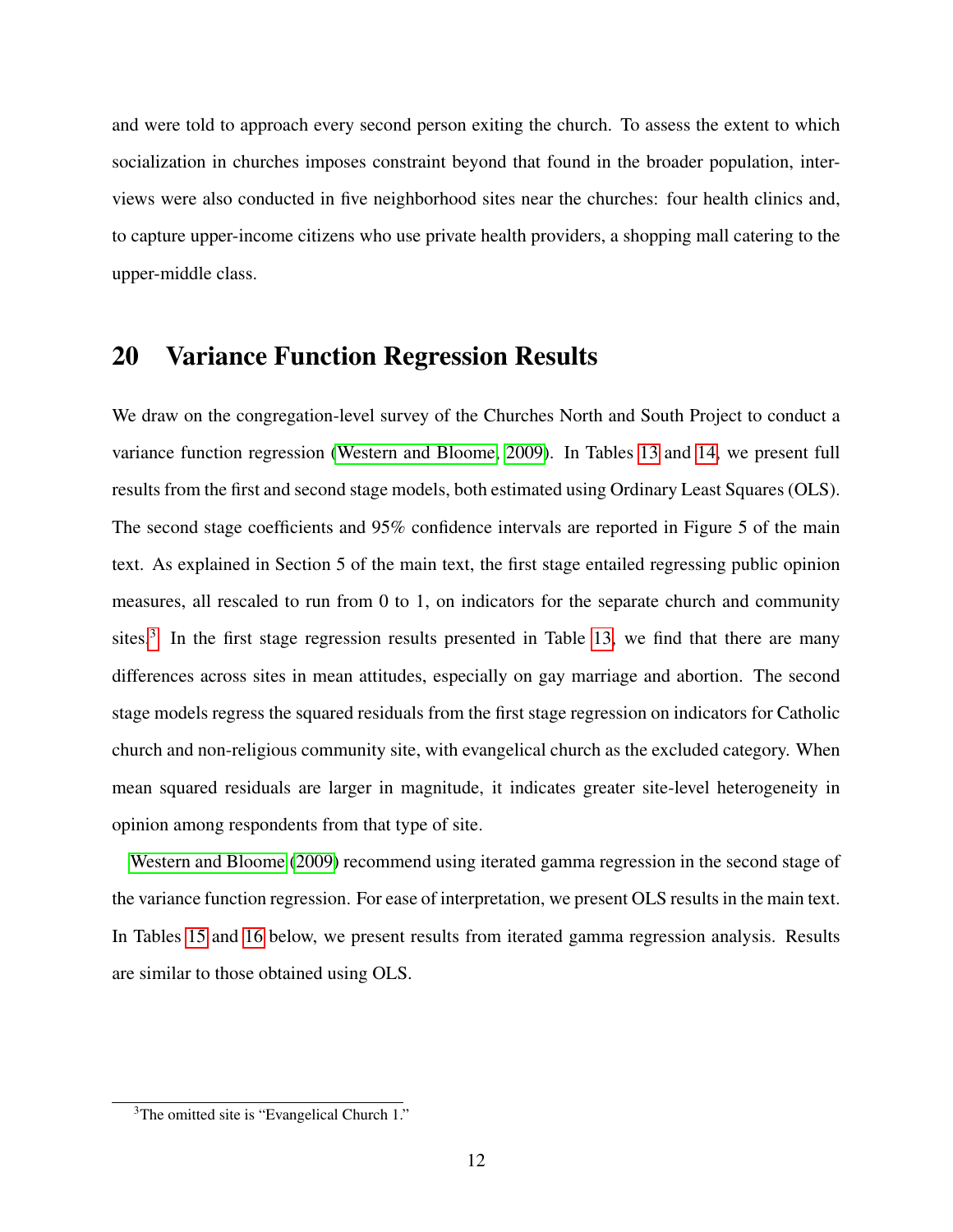<span id="page-13-0"></span>



NOTE: Issue attitudes are regarding environmentalism for the Forest Code vote and race−based quotas for the affirmative action vote. See main text for details on each bill.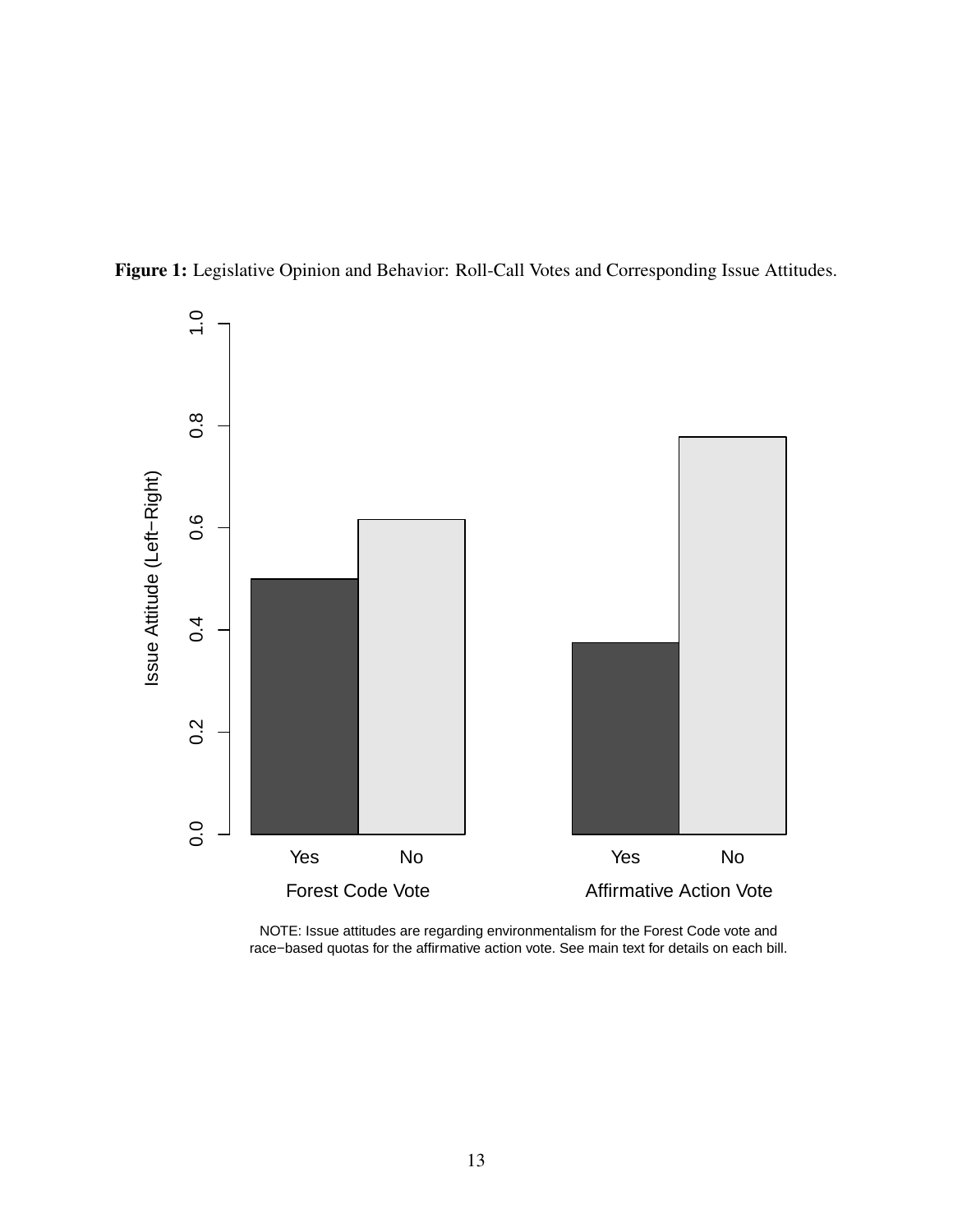<span id="page-14-0"></span>

| <b>Organization Type</b>        |        | <b>Meeting Attendance Frequency</b> |             |       |
|---------------------------------|--------|-------------------------------------|-------------|-------|
|                                 | Once   | $1-2$ times                         | $1-2$ times |       |
|                                 | a week | a month                             | a year      | Never |
| <b>Community Association</b>    |        |                                     |             |       |
| <b>PMDB</b>                     | 1.5    | 8.0                                 | 6.2         | 84.3  |
| <b>PSDB</b>                     | 2.0    | 6.7                                 | 9.9         | 81.4  |
| PT                              | 2.2    | 7.2                                 | 9.5         | 81.2  |
| <b>Professional Association</b> |        |                                     |             |       |
| <b>PMDB</b>                     | 1.5    | 5.7                                 | 4.8         | 88.0  |
| <b>PSDB</b>                     | 0.0    | 3.2                                 | 5.8         | 91.0  |
| PT                              | 1.5    | 3.0                                 | 7.0         | 88.5  |
| <b>Labor Union</b>              |        |                                     |             |       |
| <b>PMDB</b>                     | 0.0    | 2.7                                 | 9.5         | 87.8  |
| <b>PSDB</b>                     | 2.7    | 4.1                                 | 11.0        | 82.2  |
| PT                              | 1.2    | 4.3                                 | 7.7         | 86.7  |
| <b>Women's Group</b>            |        |                                     |             |       |
| <b>PMDB</b>                     | 0.0    | 4.6                                 | 1.0         | 94.4  |
| <b>PSDB</b>                     | 3.3    | 1.9                                 | 4.1         | 90.8  |
| PT                              | 4.0    | 3.6                                 | 4.5         | 87.9  |
| <b>Political Party</b>          |        |                                     |             |       |
| <b>PMDB</b>                     | 1.6    | 2.6                                 | 8.9         | 87.0  |
| <b>PSDB</b>                     | 1.1    | 3.7                                 | 7.7         | 87.5  |
| PT                              | 0.9    | 2.1                                 | 9.0         | 87.9  |

Table 1: Civil Society Participation by Party Sympathy

NOTE: Entries are row percentages based on the combined AmericasBarometer Brazil surveys from 2007, 2008, 2010, and 2012, except for labor unions (not asked in 2010-2012) and women's groups (not asked in 2007). Population weights are applied in 2010 and 2012.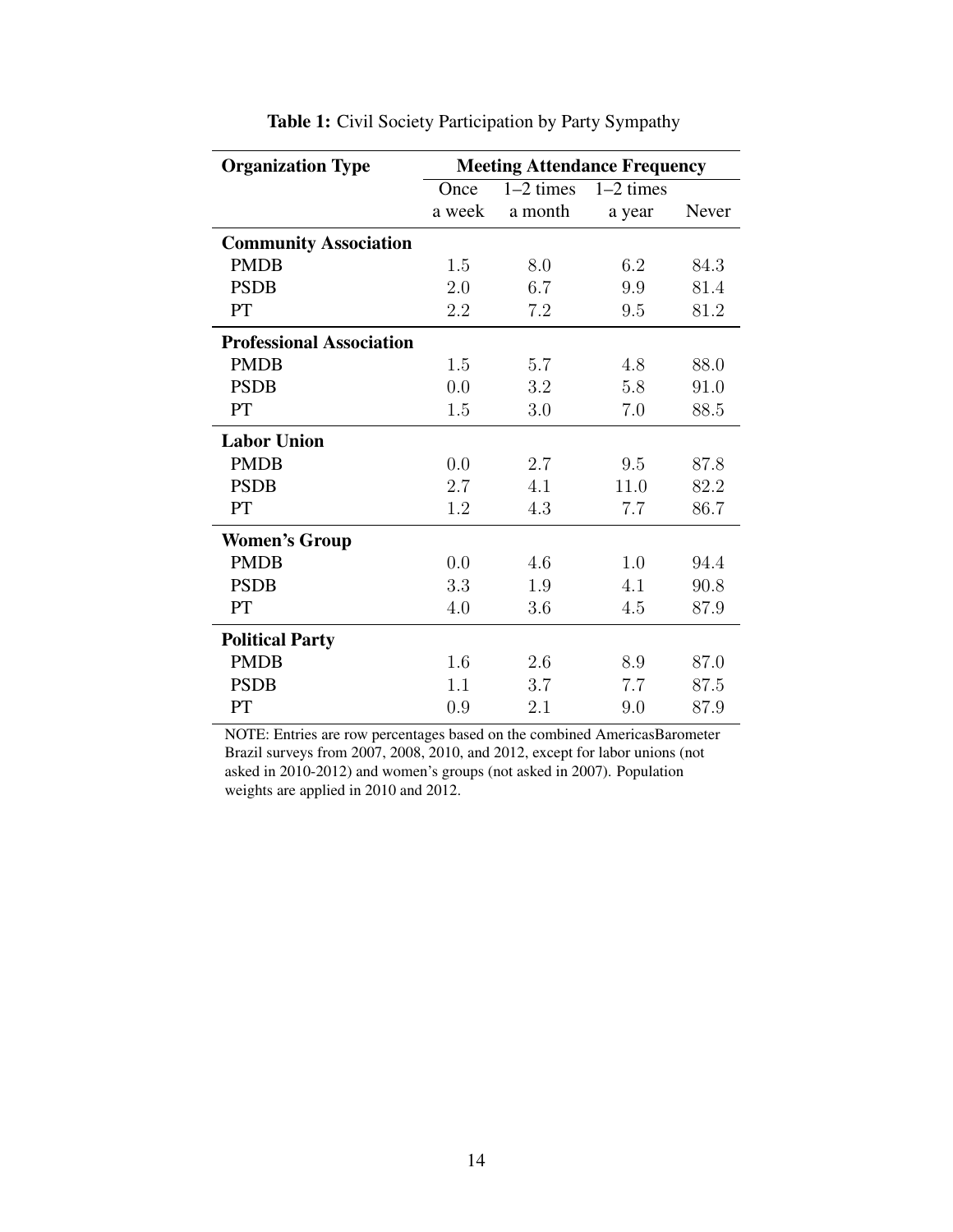<span id="page-15-0"></span>

| Group          | Economic<br>Regime | Ideology | Gay<br>Marriage | Race<br>Quotas | Class<br>Quotas | Environ-<br>ment | Abortion |
|----------------|--------------------|----------|-----------------|----------------|-----------------|------------------|----------|
| Evangelical    | $-0.003$           | 0.004    | 0.17            | $-0.034$       | $-0.013$        | $-0.002$         | 0.03     |
|                | (0.006)            | (0.005)  | (0.013)         | (0.018)        | (0.02)          | (0.032)          | (0.013)  |
| No College     | 0.016              | 0.038    | 0.106           | $-0.259$       | $-0.101$        | 0.052            | 0.052    |
|                | (0.007)            | (0.006)  | (0.017)         | (0.025)        | (0.029)         | (0.035)          | (0.02)   |
| Afro-Brazilian | $-0.002$           | 0.013    | 0.054           | $-0.105$       | $-0.007$        | 0.008            | 0.015    |
|                | (0.006)            | (0.005)  | (0.011)         | (0.016)        | (0.017)         | (0.025)          | (0.012)  |
| Female         | $-0.014$           | $-0.004$ | $-0.055$        | 0.01           | $-0.016$        | $-0.012$         | 0.029    |
|                | (0.005)            | (0.004)  | (0.011)         | (0.016)        | (0.017)         | (0.025)          | (0.012)  |

Table 2: How Public Opinion Differs for Minority Groups

Entries are coefficients from a simple linear regression of issue opinion (scaled 0–1) on an indicator for each group. Estimated standard errors are in parentheses. Bolded entries are statistically significant at  $p < 0.05$ . Population weights are applied for BEPS 2010 and AB 2012.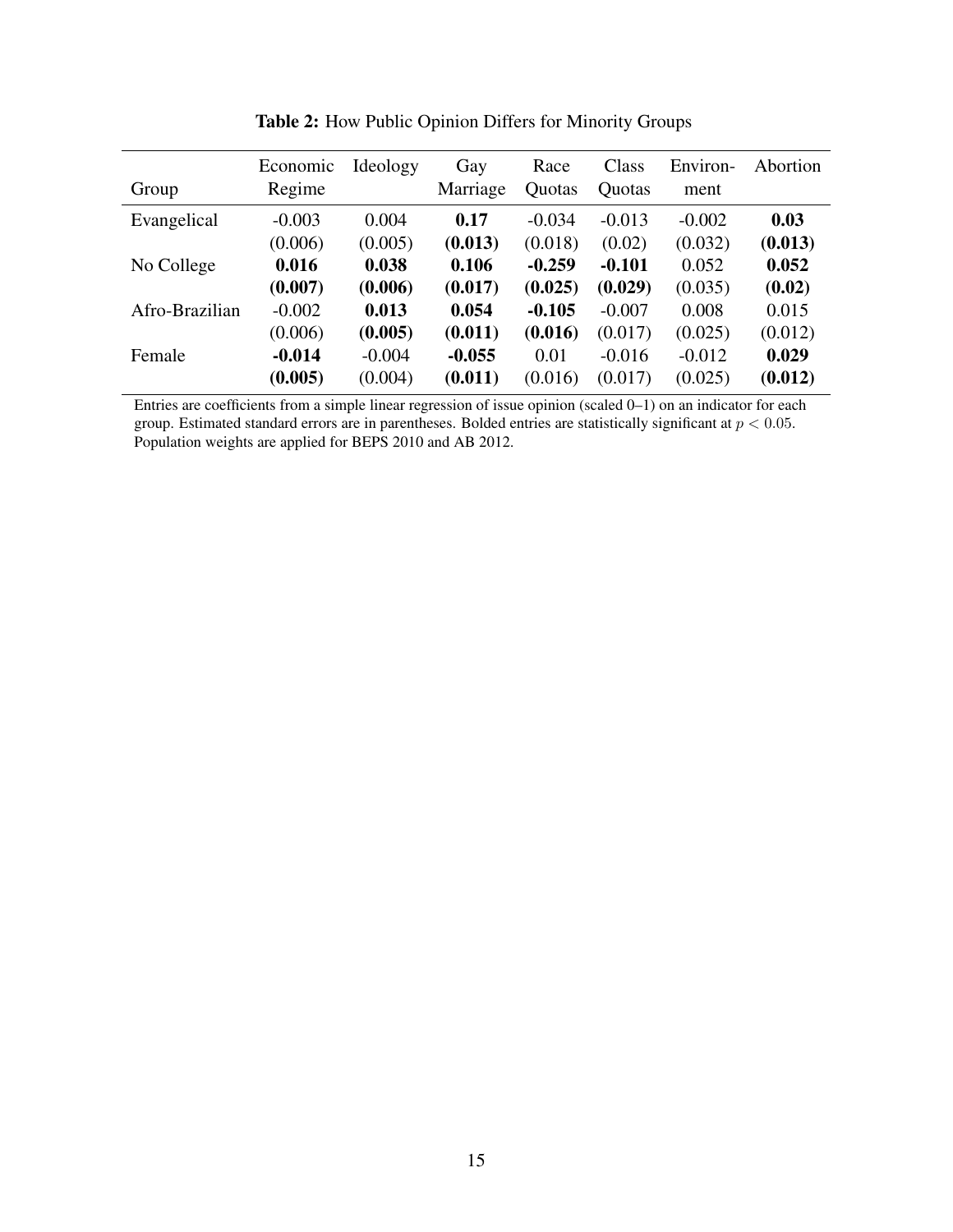<span id="page-16-0"></span>

|                     | <b>BLS 2005</b> | 52nd Leg. | <b>BLS 2009</b> | 53rd Leg. | <b>BLS</b> 2013 | 54th Leg. |
|---------------------|-----------------|-----------|-----------------|-----------|-----------------|-----------|
|                     |                 |           |                 |           |                 |           |
| N                   | 124             | 594       | 139             | 594       | 148             | 594       |
| <b>Demographics</b> |                 |           |                 |           |                 |           |
| Evangelical         | 0.08            | 0.14      | 0.08            | 0.13      | 0.09            | 0.15      |
| Female              | 0.09            | 0.09      | 0.1             | 0.1       | 0.12            | 0.1       |
| Afro-Brazilian      |                 |           | 0.14            | 0.12      | 0.21            | 0.19      |
| No College          | 0.08            | 0.15      | 0.09            | 0.12      | 0.12            | 0.13      |
| Average Age         | 54              | 54        | 55              | 55        | 57              | 55        |
| <b>Region</b>       |                 |           |                 |           |                 |           |
| South               | 0.18            | 0.14      | 0.12            | 0.14      | 0.15            | 0.14      |
| Southeast           | 0.31            | 0.32      | 0.37            | 0.32      | 0.3             | 0.32      |
| Northeast           | 0.08            | 0.09      | 0.09            | 0.09      | 0.11            | 0.09      |
| North               | 0.14            | 0.14      | 0.13            | 0.14      | 0.14            | 0.14      |
| Center-West         | 0.28            | 0.3       | 0.29            | 0.3       | 0.3             | 0.3       |
| <b>Party</b>        |                 |           |                 |           |                 |           |
| <b>PT</b>           | 0.21            | 0.17      | 0.17            | 0.16      | 0.13            | 0.17      |
| <b>PMDB</b>         | 0.17            | 0.16      | 0.16            | 0.17      | 0.18            | 0.16      |
| <b>PSDB</b>         | 0.16            | 0.14      | 0.18            | 0.13      | 0.1             | 0.11      |
| <b>DEM</b>          | 0.13            | 0.17      | 0.14            | 0.14      | 0.07            | 0.09      |

Table 3: BLS Surveys vs. Corresponding Legislature

NOTE: Entries are proportions, except for average age and N. Age is measured as of the year of each BLS survey. Party is measured at the time of election. Data on legislatures are from the Superior Electoral Tribunal (TSE) and correspond to election winners; they do not account for leaves of absence or replacements (*suplentes*).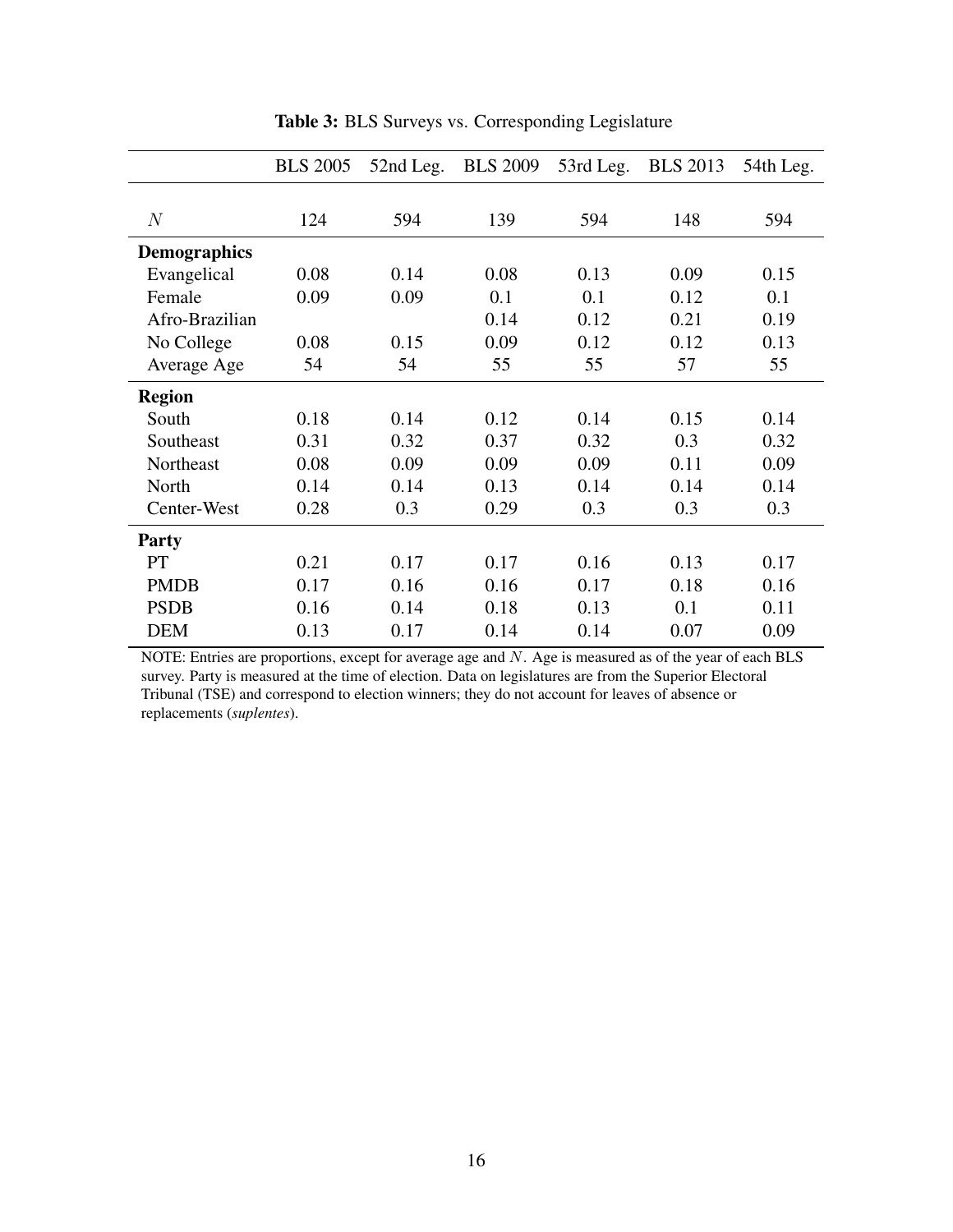<span id="page-17-0"></span>

|                                                                                             | 2002 | 2003<br>LB | 2004                  | $1B$<br>2005                                                  | $L$ B<br>2006                                                                  | $\frac{1}{2007}$                                                     | $\frac{\text{AB}}{2007}$                    | $\begin{array}{c}\n\text{LB} \\ \text{2008}\n\end{array}$ | $\frac{\text{AB}}{2008}$                                     | $\begin{array}{c}\n\boxed{1B} \\ 2009\n\end{array}$ | $\begin{array}{c}\n\boxed{1B} \\ 2010\n\end{array}$                  | <b>BEPS</b><br>2010                                               | $13$<br>$-2011$                             | $\frac{\text{AB}}{2012}$                                                          | $\frac{1}{2}$                                  |
|---------------------------------------------------------------------------------------------|------|------------|-----------------------|---------------------------------------------------------------|--------------------------------------------------------------------------------|----------------------------------------------------------------------|---------------------------------------------|-----------------------------------------------------------|--------------------------------------------------------------|-----------------------------------------------------|----------------------------------------------------------------------|-------------------------------------------------------------------|---------------------------------------------|-----------------------------------------------------------------------------------|------------------------------------------------|
| Demographics                                                                                |      |            |                       |                                                               |                                                                                |                                                                      |                                             |                                                           |                                                              |                                                     |                                                                      |                                                                   |                                             |                                                                                   |                                                |
| Age                                                                                         | 37.4 | 38.0       | က<br>38.              |                                                               |                                                                                |                                                                      |                                             |                                                           |                                                              |                                                     |                                                                      |                                                                   |                                             |                                                                                   |                                                |
| Evangelical                                                                                 | 17.5 | 19.7       | $\cup$<br>19.         | 38.4<br>21.0<br>90.9                                          | $38.8$<br>18.7<br>89.0                                                         |                                                                      |                                             |                                                           |                                                              |                                                     |                                                                      |                                                                   |                                             |                                                                                   |                                                |
| No College                                                                                  | 92.8 | 90.8       | $\mathfrak{a}$        |                                                               |                                                                                |                                                                      |                                             |                                                           |                                                              |                                                     |                                                                      |                                                                   |                                             |                                                                                   |                                                |
| Afro-Brazilian                                                                              |      |            |                       |                                                               |                                                                                | $39.6$<br>$39.3$<br>$48.6$                                           | $39.0$<br>$17.1$<br>$53.0$<br>$50.5$        | 39.1<br>28.1<br>39.3<br>39.3<br>39.3                      | $41.4$<br>$19.5$<br>$40.5$<br>$40.7$<br>$40.7$<br>$40.7$     | 39.8<br>21.5<br>37.4<br>52.1                        | $40.3$<br>$45.5$<br>$50.2$<br>$52.3$                                 | 39 3 3 5 5 5<br>3 6 9 5 5 5<br>3 9 5 5 5                          | $40.3$<br>$19.8$<br>$45.2$<br>$45.2$        | 0<br>0<br>0<br>0<br>0<br>0<br>0<br>0<br>0<br>0<br>0<br>0<br>0<br>0<br>0<br>0<br>0 | $41.0$<br>$22.1$<br>$86.0$<br>$47.3$<br>$52.3$ |
| Female                                                                                      | 51.4 | 52.2       | 52.2                  | 52.3                                                          | 52.2                                                                           | 52.3                                                                 |                                             |                                                           |                                                              |                                                     |                                                                      |                                                                   |                                             |                                                                                   |                                                |
| Log Population<br>Municipality                                                              | 12.2 | 12.2       | 12.2                  | 12.2                                                          | 12.2                                                                           | 12.3                                                                 | 12.1                                        | 12.3                                                      | $12.0\,$                                                     | 12.3                                                | $12.0\,$                                                             | $12.6\,$                                                          | $12.4\,$                                    | 12.2                                                                              | 12.3                                           |
| Region                                                                                      |      |            |                       |                                                               |                                                                                |                                                                      |                                             |                                                           |                                                              |                                                     |                                                                      |                                                                   |                                             |                                                                                   |                                                |
| South                                                                                       | 15.9 | 15.2       | ಌ<br>16.              |                                                               |                                                                                |                                                                      |                                             |                                                           |                                                              |                                                     |                                                                      |                                                                   |                                             |                                                                                   |                                                |
| Southeast                                                                                   | 44.8 | 44.6       | $1.2$<br>7.0<br>$44.$ |                                                               |                                                                                |                                                                      |                                             |                                                           |                                                              |                                                     |                                                                      |                                                                   |                                             |                                                                                   |                                                |
| North                                                                                       | 6.3  | 8.8        |                       |                                                               |                                                                                |                                                                      |                                             |                                                           |                                                              |                                                     |                                                                      |                                                                   |                                             |                                                                                   |                                                |
| Northeast                                                                                   | 26.8 | 26.6       | $\frac{5}{25}$        | $\begin{array}{c} 16.3 \\ 43.0 \\ 7.0 \\ 26.7 \\ \end{array}$ | $\begin{array}{c} 15.1 \\ 44.2 \\ 7.0 \\ 26.7 \\ 7.0 \\ \end{array}$           | $\begin{array}{c} 15.1 \\ 44.2 \\ 7.0 \\ 26.7 \\ 7.0 \\ \end{array}$ | $15.2$<br>$44.1$<br>$5.8$<br>$7.9$<br>$7.9$ | 15.1<br>44.2<br>7.0<br>7.0<br>7.0                         | $\begin{array}{c} 15.4 \\ 43.2 \\ 5.8 \\ 7.9 \\ \end{array}$ | 15.1<br>44.2<br>7.0<br>7.0<br>7.0                   | $\begin{array}{c} 15.1 \\ 44.2 \\ 7.0 \\ 26.7 \\ 7.0 \\ \end{array}$ | $14.3$<br>$43.8$<br>$7.4$<br>$7.3$<br>$7.3$                       | $17.4$<br>$43.6$<br>$7.0$<br>$7.0$<br>$7.0$ | $14.9$<br>$43.8$<br>$7.4$<br>$7.3$<br>$7.3$                                       | $16.3$<br>$43.0$<br>$8.1$<br>$7.0$<br>$7.0$    |
| Center-West                                                                                 | 6.6  | 6.8        |                       |                                                               |                                                                                |                                                                      |                                             |                                                           |                                                              |                                                     |                                                                      |                                                                   |                                             |                                                                                   |                                                |
| NOTE: Entries are percentages, except for A<br>Electoral Panel Study. Population weights ar |      |            |                       |                                                               | ge and Log Population, which are means.<br>e applied for BEPS 2010 and AB 2012 |                                                                      |                                             |                                                           |                                                              |                                                     |                                                                      | $LB = Latinobaró metro, AB = AmericasBarometer, BEPS = Brazilian$ |                                             |                                                                                   |                                                |

Table 4: Descriptive Statistics for Mass Surveys Table 4: Descriptive Statistics for Mass Surveys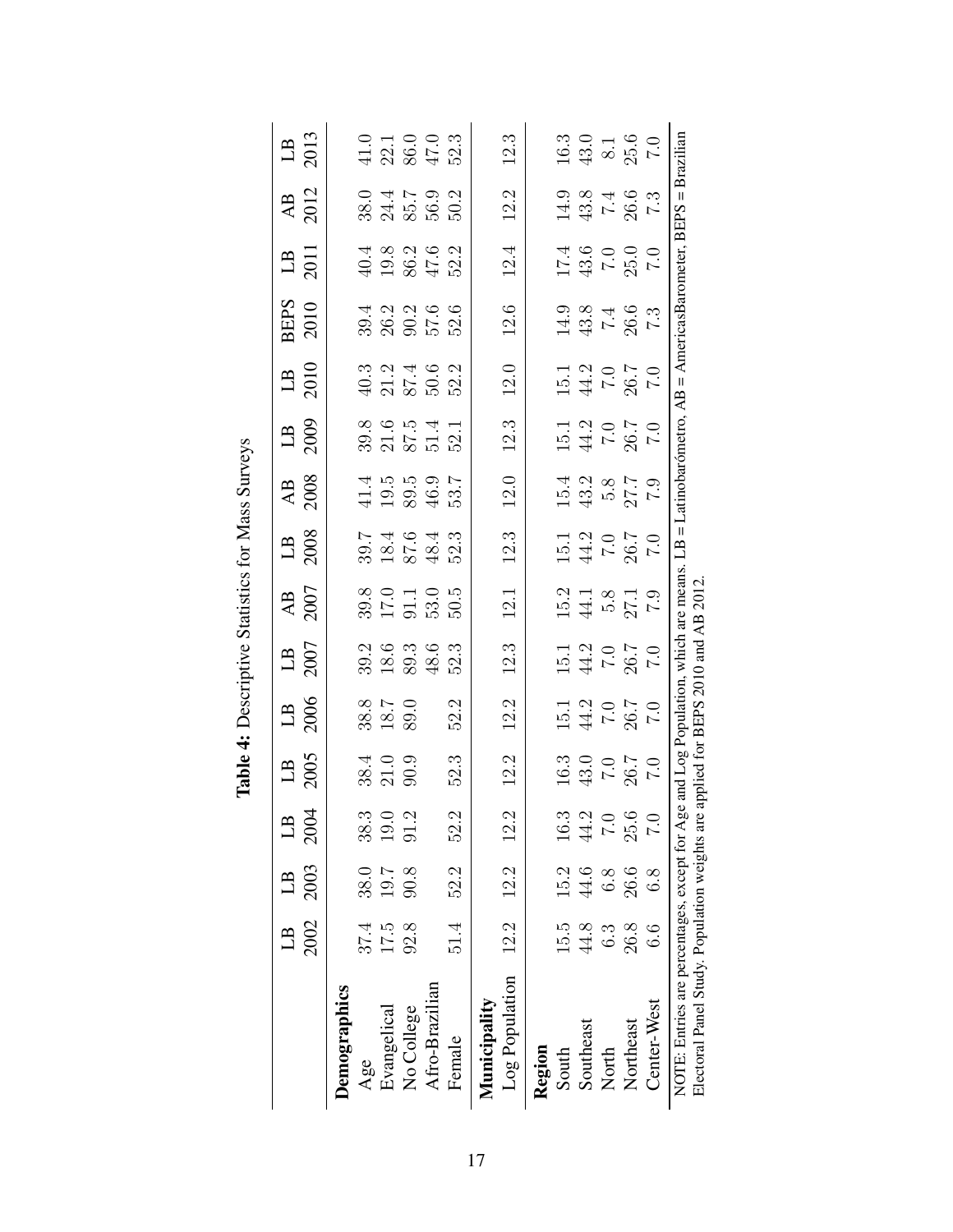<span id="page-18-0"></span>

|                    |      |                                              | <b>Percent who are:</b> |      |
|--------------------|------|----------------------------------------------|-------------------------|------|
|                    |      | Female Afro-Brazilian Evangelical No College |                         |      |
| <b>Respondents</b> |      |                                              |                         |      |
| A11                | 52.1 | 51.6                                         | 20.8                    | 89.0 |
| Female             |      | 49.9                                         | 23.9                    | 88.5 |
| Afro-Brazilian     | 50.3 |                                              | 23.2                    | 92.2 |
| Evangelical        | 59.9 | 55.8                                         |                         | 91.1 |
| No College         | 51.8 | 53.8                                         | 21.3                    |      |

Table 5: Overlap Among Demographic Categories

NOTE: Data are from the pooled mass surveys (years 2002–2013) used in the main analysis. Population weights are applied for BEPS 2010 and AB 2012.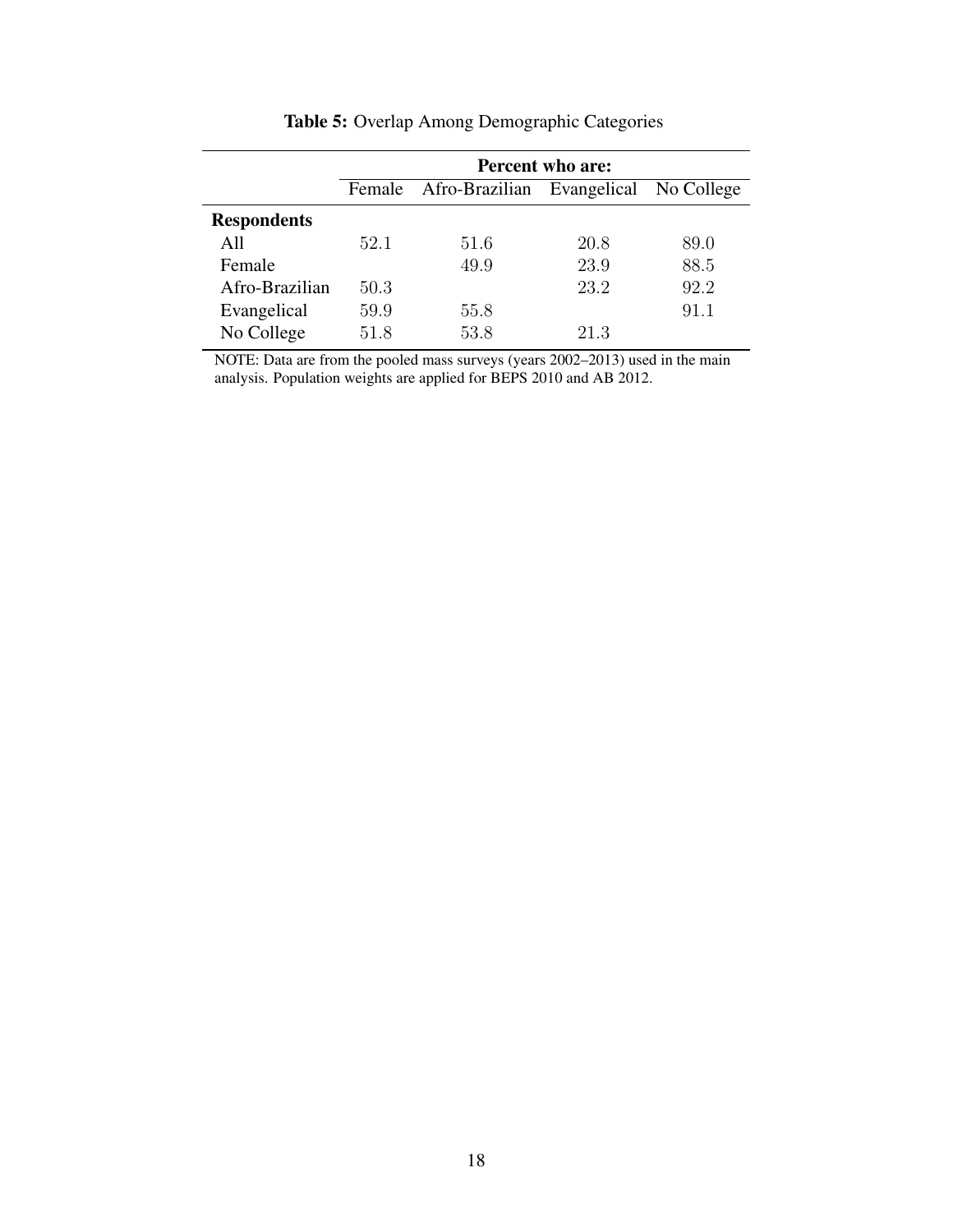<span id="page-19-0"></span>Figure 2: Opinion Congruence: Differences in Distributions Using Alternative Measures of Partisanship

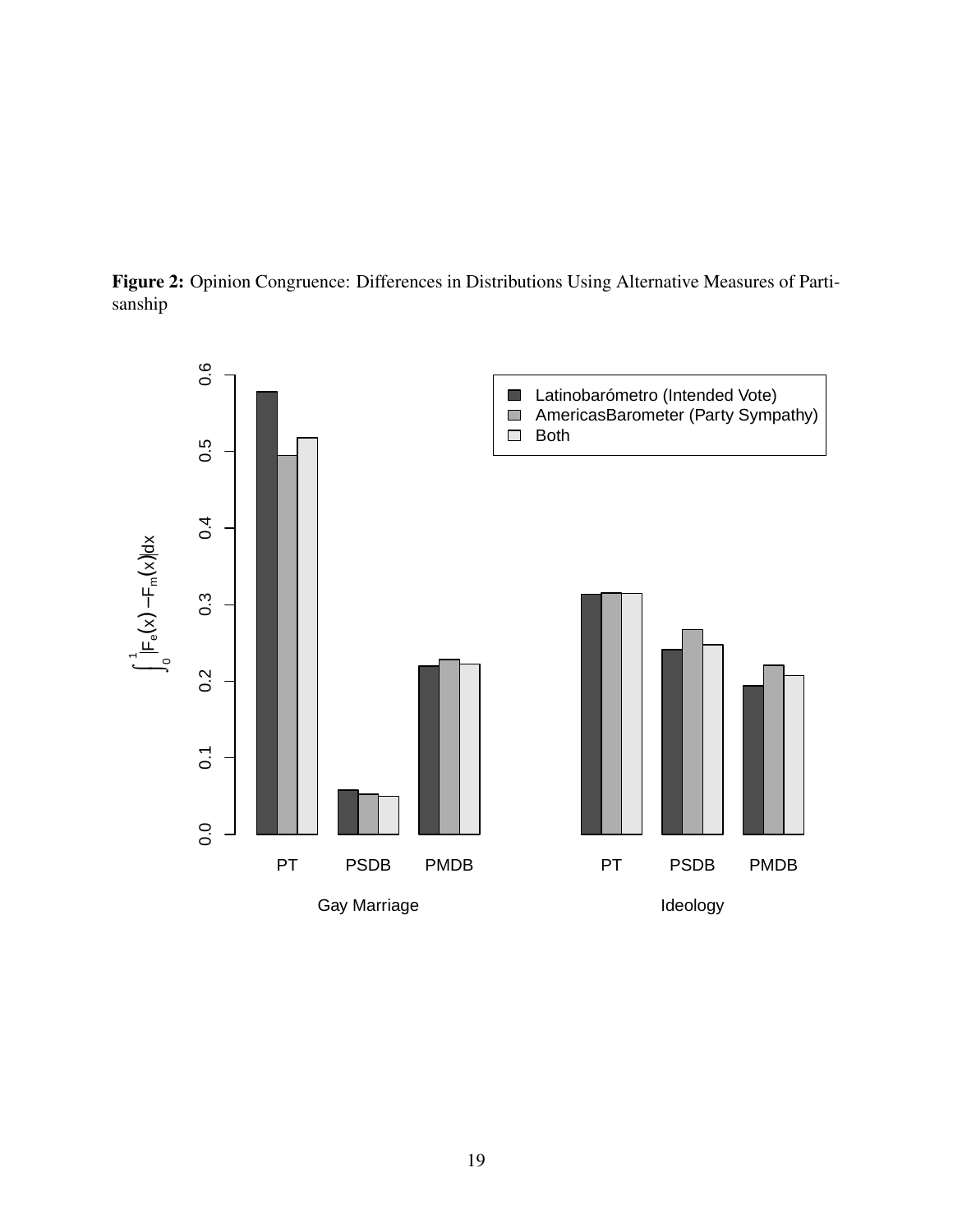<span id="page-20-0"></span>

| <b>BLS</b> question                                                                                                                                                                                                                                                                                                                    | <b>Mass survey questions</b>                                                                                                                                                                                                                                                                                                                                                                                                                                                                                                                                                                                                                                                                     |
|----------------------------------------------------------------------------------------------------------------------------------------------------------------------------------------------------------------------------------------------------------------------------------------------------------------------------------------|--------------------------------------------------------------------------------------------------------------------------------------------------------------------------------------------------------------------------------------------------------------------------------------------------------------------------------------------------------------------------------------------------------------------------------------------------------------------------------------------------------------------------------------------------------------------------------------------------------------------------------------------------------------------------------------------------|
| <b>BLS 2013:</b> Homosexual couples should<br>have the right to marry $(1 = \text{Strongly dis-})$<br>agree, $5 =$ Strongly agree).                                                                                                                                                                                                    | LB 2010: Do you strongly agree, agree, disagree, or<br>strongly disagree with the following statements I am go-<br>ing to read?: Homosexual marriage.<br>BEPS 2010, AB 2012: How strongly do you approve or<br>disapprove of same-sex couples having the right to marry?                                                                                                                                                                                                                                                                                                                                                                                                                         |
| <b>BLS</b> 2013: Abortion should be prohib-<br>ited in any circumstances $(1 =$ Strongly<br>disagree, $5 =$ Strongly agree).                                                                                                                                                                                                           | <b>BEPS 2010:</b> Which of these statements best expresses<br>your opinion? (1) Abortion should not be permitted by<br>law in any circumstances; (2) abortion should be permit-<br>ted by law in some exceptional circumstances; (3) abor-<br>tion should be permitted by law, for any reason, in the<br>early stages of pregnancy; or (4) abortion should be per-<br>mitted by law, without restrictions.                                                                                                                                                                                                                                                                                       |
| <b>BLS 2013:</b> It is fair for public universities<br>to reserve slots for people of African de-<br>scent (1 = Strongly disagree, $5 =$ Strongly<br>agree).                                                                                                                                                                           | <b>BEPS 2010:</b> Please tell me to what extent you agree or<br>disagree with the following statement: It is fair for public<br>universities to reserve slots for people of African descent<br>(Black or mixed-race people).                                                                                                                                                                                                                                                                                                                                                                                                                                                                     |
| <b>BLS</b> 2013: It is fair for public universi-<br>ties to reserve slots for people from low-<br>income families $(1 =$ Strongly disagree, 5<br>$=$ Strongly agree).                                                                                                                                                                  | <b>BEPS 2010</b> : Please tell me to what extent you agree or<br>disagree with the following statement: It is fair for public<br>universities to reserve slots for people from low-income<br>families.                                                                                                                                                                                                                                                                                                                                                                                                                                                                                           |
| BLS 2013: Which of these is closer to<br>your point of view? (1) Defending the en-<br>vironment should be a priority, even if it<br>causes slower economic development and<br>fewer jobs, or (2) Economic development<br>and job creation should be priorities even<br>if the environment suffers some damage.                         | LB 2011: With which of the following statements do you<br>most agree? (1) Priority should be given to the develop-<br>ment of the economy even if it means harming the envi-<br>ronment, or (2) Priority should be given to the protection<br>of the environment even if it means that economic growth<br>is slower.                                                                                                                                                                                                                                                                                                                                                                             |
| BLS 2005, 2009, 2013: Now let's imag-<br>ine that on this line the number 1 corre-<br>sponds to "left," the number 5 to "cen-<br>ter," and the number 10 to "right." As you<br>can see, a person who was very left-wing<br>would be at number 1, and one who was<br>very right-wing would be at 10. Where<br>would you place yourself? | LB (all): In politics, we normally talk about "left" and<br>"right." In a scale where 0 is "left" and 10 is "right," where<br>would you place yourself?<br>$AB$ (all): On this card there is a $1-10$ scale that goes from<br>left to right. The number one means left and 10 means<br>right. Nowadays, when we speak of political leanings, we<br>talk of those on the left and those on the right. In other<br>words, some people sympathize more with the left and<br>others with the right. According to the meaning that the<br>terms "left" and "right" have for you, and thinking of your<br>own political leanings, where would you place yourself on<br>this scale? Tell me the number. |

## Table 6: Survey Questions Used to Measure Congruence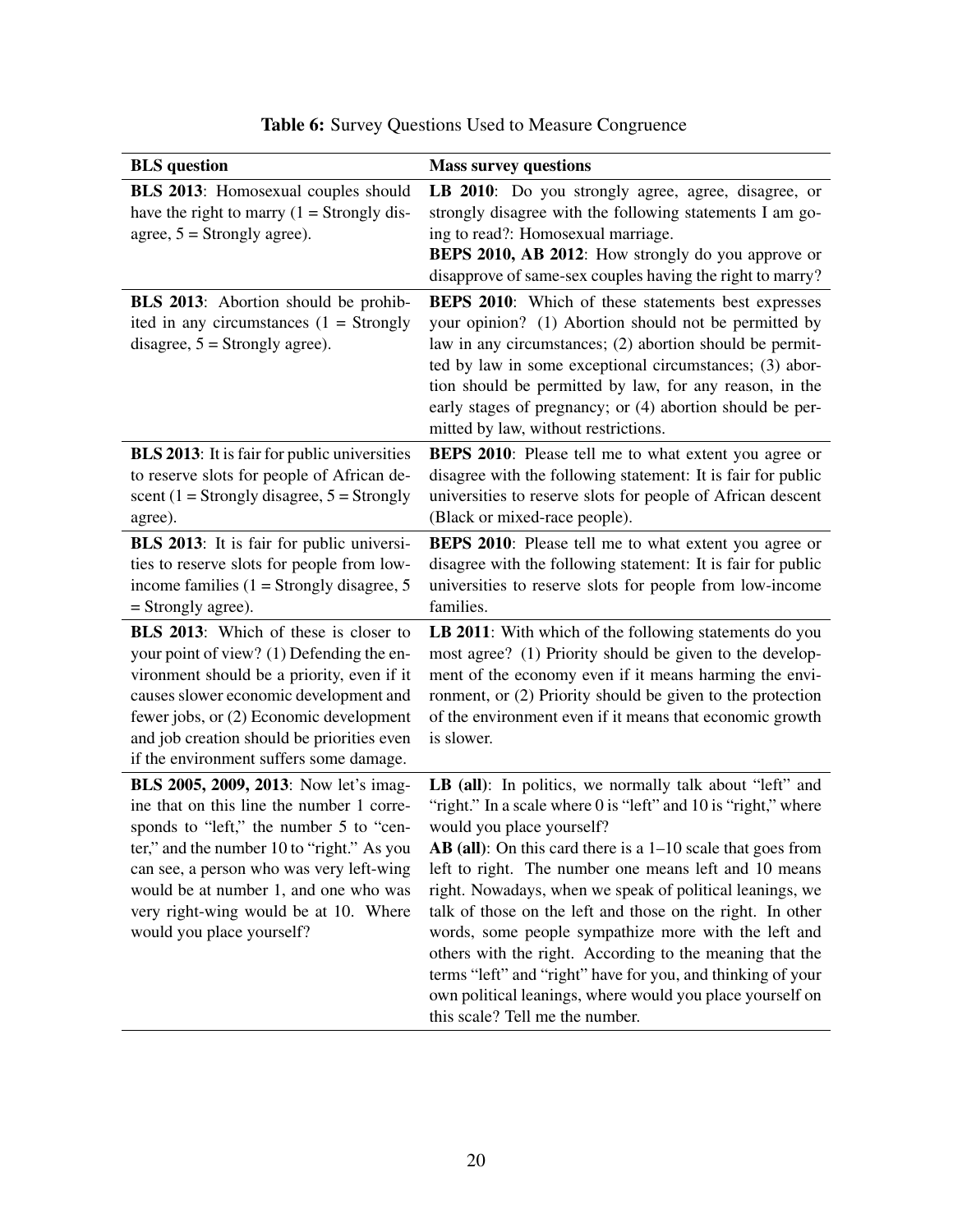BLS 2005, 2009, 2013. In your opinion, what type of economic system is most appropriate for Brazil? (1) A predominantly market economy with the least possible participation of the State. (2) An economic system in which there is an equal distribution of responsibilities between state-owned firms and private firms. (3) An economy in which state-owned firms and the State constitute the main sector, but without eliminating the market economy. (4) An economy in which private capital is totally banished from the main sectors of the economy, with large firms becoming state-controlled.

LB: Do you strongly agree, agree, disagree, or strongly disagree with the following statements I am going to read? –The less that government intervenes in the economy, the better it is for the country (2002)

–The market economy is the best for the country (2002, 2007, 2009)

–Private enterprise is indispensable for the development of the country (2004, 2005, 2007, 2009, 2010, 2011)

–The market economy is the only system with which Brazil can become a developed country (2003, 2004, 2005, 2007, 2008, 2009, 2010, 2011, 2013)

–The privatization of state companies has been beneficial to the country (2002, 2003, 2005, 2007, 2009, 2010, 2011, 2013)

LB 2006: Who do you think has to create wealth in our society, the state or private enterprises? On the same scale of 1 to 10, where 1 means that "the state has to produce wealth" and 10 that "private enterprises have to produce wealth," where would you put your opinion?

AB 2007: Now I am going to read you a series of statements, and I would like you to tell me if you strongly disagree, disagree, agree, or strongly agree. The less the government interferes in the economy, the better for the country.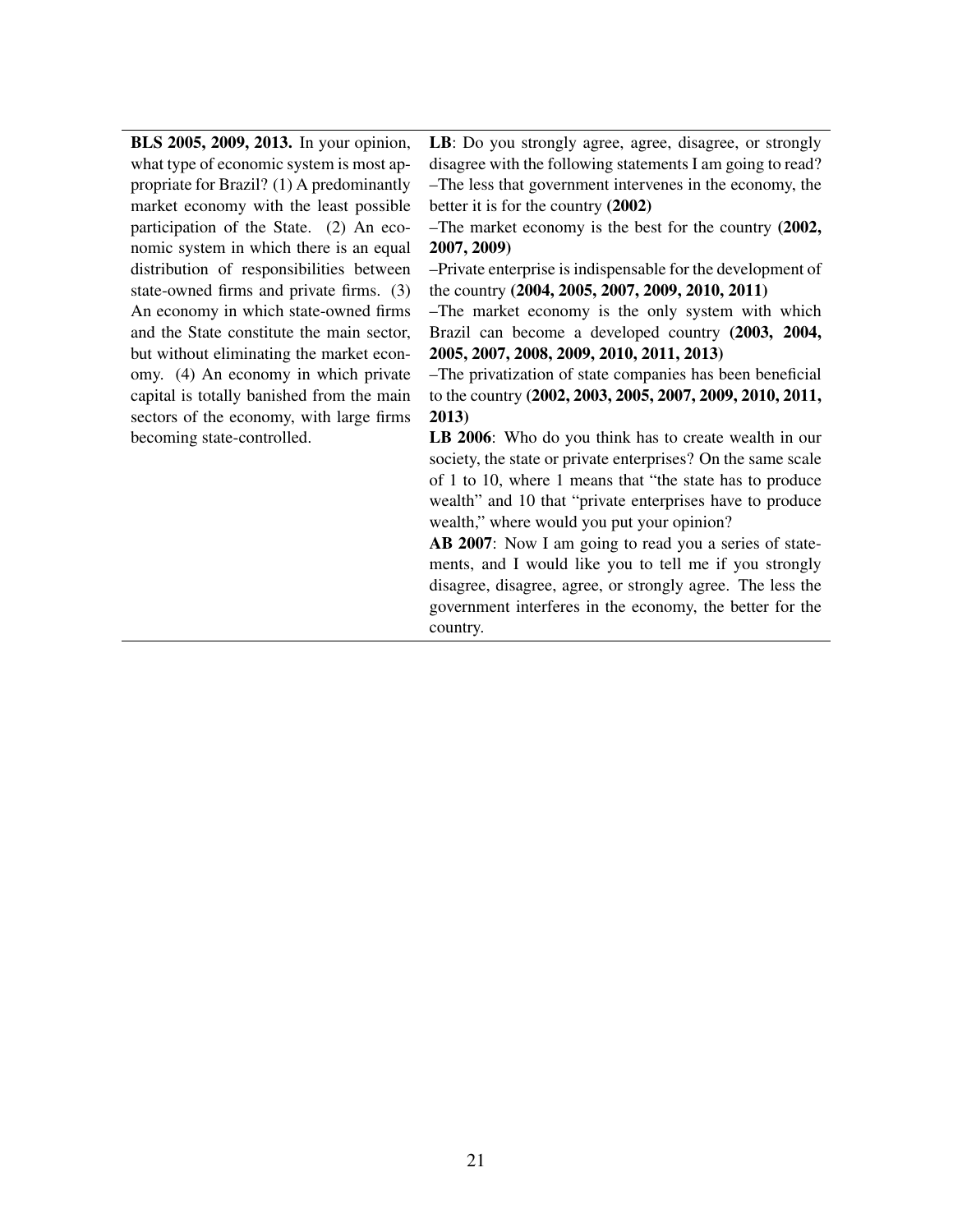| <b>Issue area</b>      | <b>Mass survey questions</b>                                                                                                                                                                                                                                                                                                                                                                            |
|------------------------|---------------------------------------------------------------------------------------------------------------------------------------------------------------------------------------------------------------------------------------------------------------------------------------------------------------------------------------------------------------------------------------------------------|
| <b>Economic Regime</b> | <b>Pew 2006, 2014:</b> Please tell me whether you completely agree, mostly<br>agree, mostly disagree or completely disagree with the following state-<br>ments. Most people are better off in a free market economy, even though<br>some people are rich and some are poor.                                                                                                                             |
| <b>Ideology</b>        | <b>Pew 2006:</b> Some people talk about politics in terms of left, center and<br>right. On a ten-point scale, with 1 indicating extreme left and 10 indicating<br>extreme right, where would you place yourself?<br>Pew 2014: A Brazil-specific ideology question is included in the dataset,<br>but the wording is not listed in the topline questionnaire.                                            |
| <b>Abortion</b>        | <b>Pew 2006:</b> Please tell me whether you completely agree, mostly agree,<br>mostly disagree or completely disagree with the following statements. The<br>government should not interfere with a woman's ability to have an abor-<br>tion.<br><b>Pew 2014</b> : Do you think having an abortion should be legal in all cases,<br>legal in most cases, illegal in most cases, or illegal in all cases? |
| <b>Gay Marriage</b>    | Pew 2014: Do you strongly favor, favor, oppose, or strongly oppose allow-<br>ing gays and lesbians to marry legally?                                                                                                                                                                                                                                                                                    |

<span id="page-22-0"></span>Table 7: Survey Questions Used for Analysis of Lifelong Evangelicals versus Converts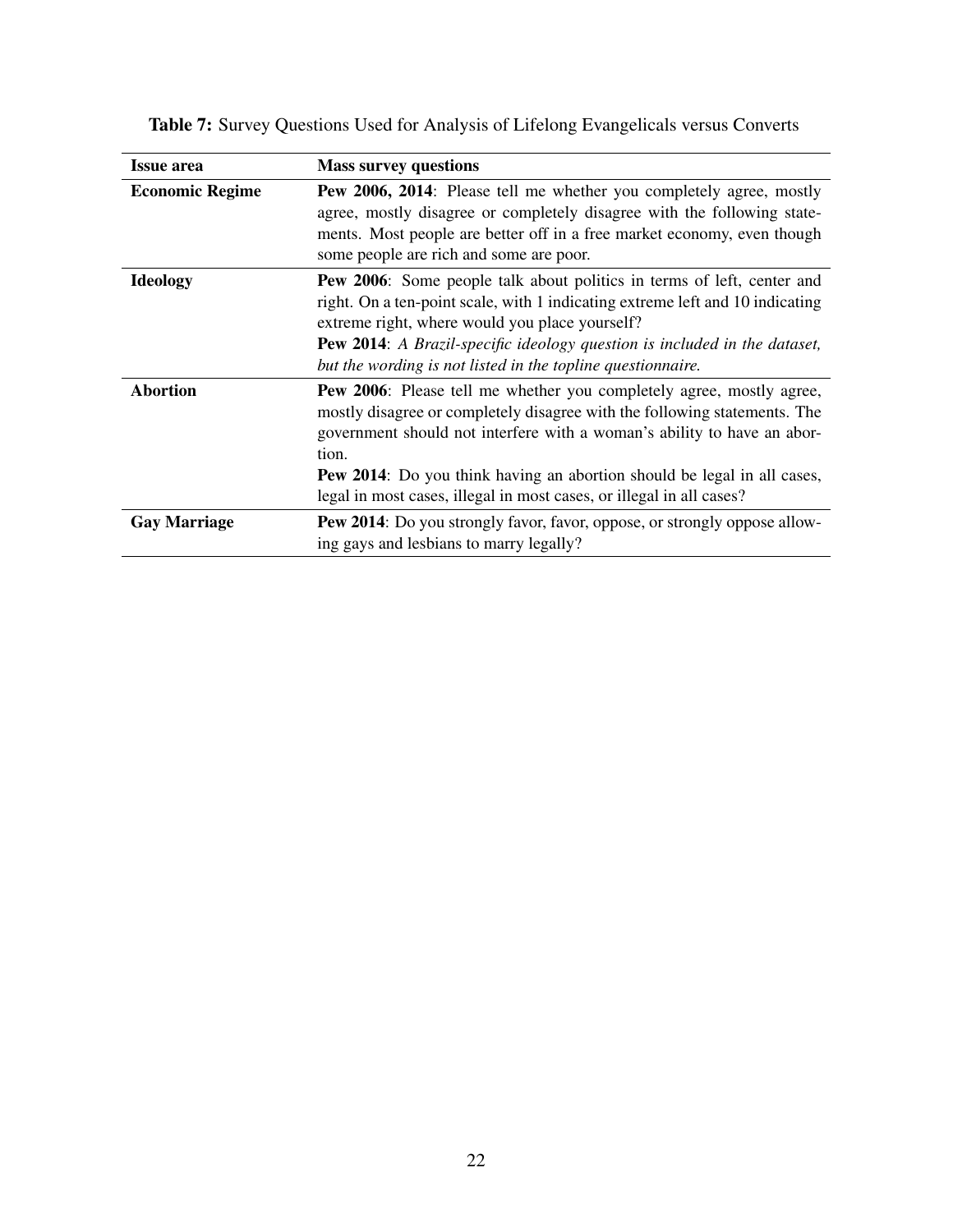| <b>Clergy survey questions:</b>                   | Church and community site survey questions:                  |
|---------------------------------------------------|--------------------------------------------------------------|
| How frequently are the following topics discussed | To what extent do you agree or disagree with the             |
| in your church?                                   | following proposals for laws?                                |
| $(1 = Very \, rarely, 5 = Very \, frequently)$    | $(1 = \text{Strongly disagree}, 5 = \text{Strongly agree})$  |
| The sin of homosexuality                          | Implementing legal gay marriage                              |
| The sin of abortion                               | Legalizing abortion                                          |
| The need to take care of the environment          | Implementing strong policies to protect the envi-            |
|                                                   | ronment                                                      |
| The fight against racism and discrimination       | Strengthen policies to combat racism and discrim-<br>ination |

<span id="page-23-0"></span>Table 8: Survey Questions Used for Analysis of Churches (Churches North and South Project)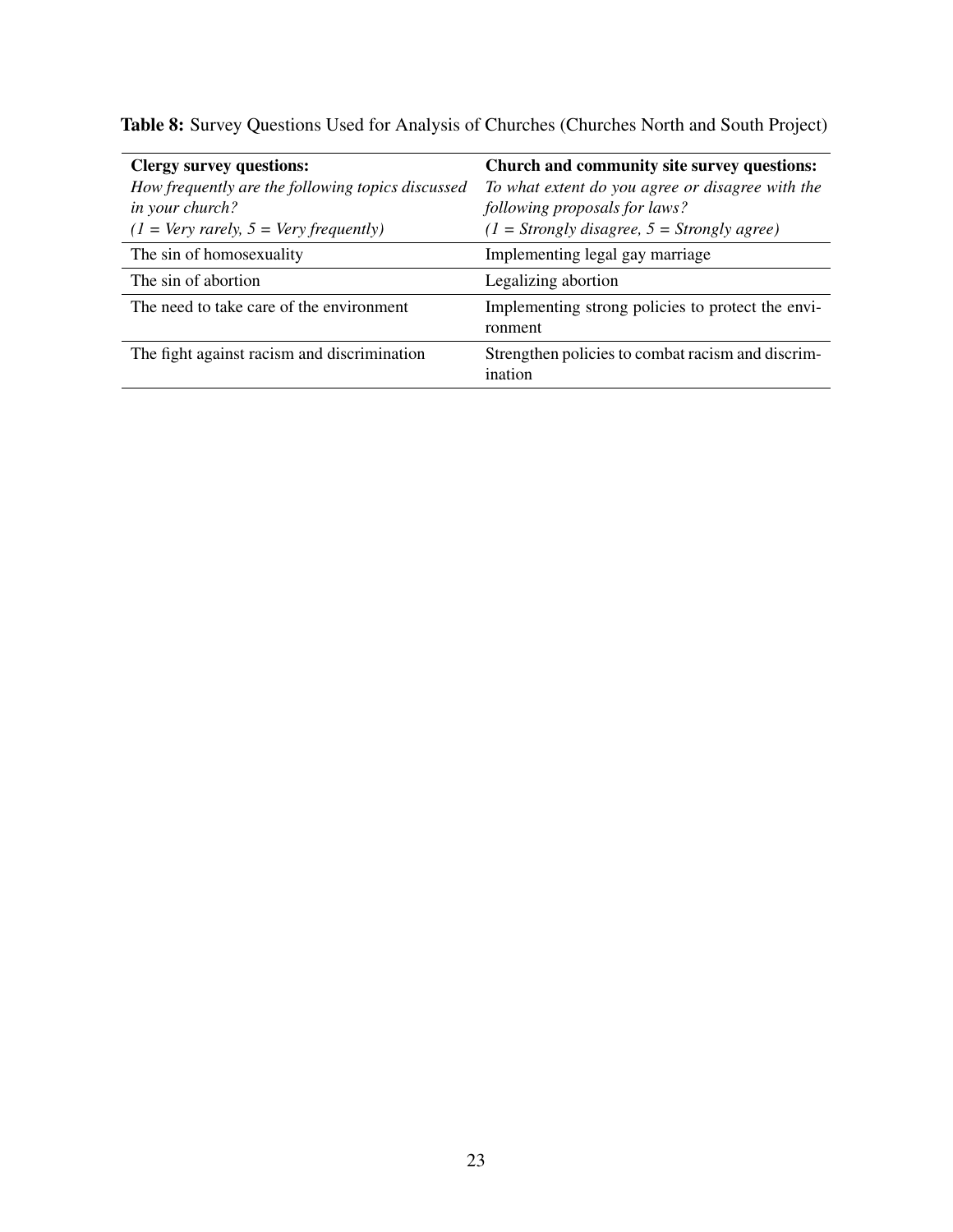

#### <span id="page-24-0"></span>Figure 3: Opinion Congruence: Differences in Distributions, Disaggregated by Legislature

Distance Between Mass and Elite Respondents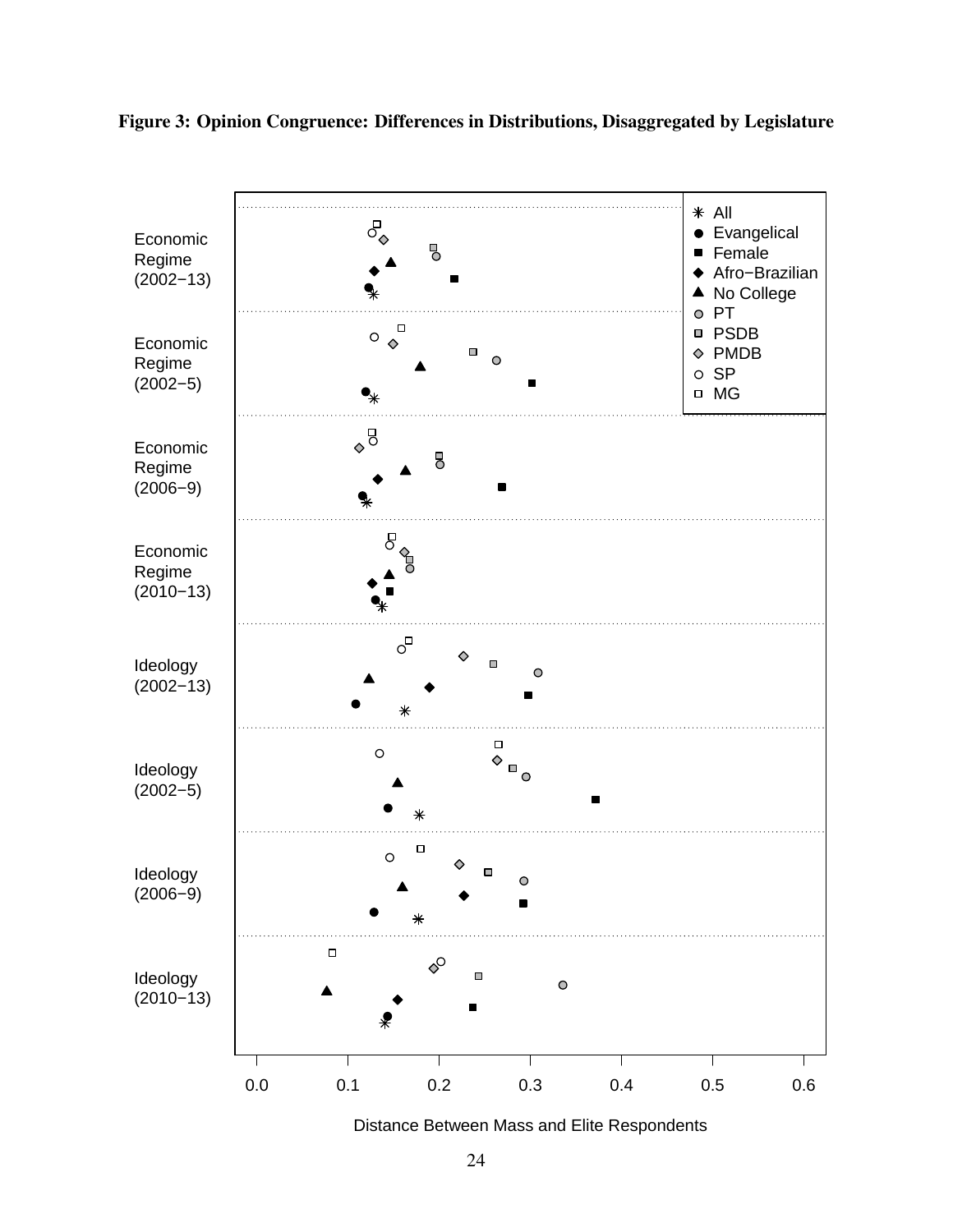<span id="page-25-0"></span>

|                | Economic<br>Regime | Ideology   | Race<br>Quotas | Class<br>Quotas | Abortion  | Gay<br>Marriage | Environ-<br>ment |
|----------------|--------------------|------------|----------------|-----------------|-----------|-----------------|------------------|
| Years          | $02 - 13$          | $'02 - 13$ | $10 - 13$      | $10 - 13$       | $10 - 13$ | $10 - 13$       | $11 - 13$        |
| <b>Elites</b>  |                    |            |                |                 |           |                 |                  |
| All            | 394                | 305        | 143            | 144             | 144       | 142             | 140              |
| Evangelical    | 30                 | 25         | 13             | 13              | 13        | 13              | 13               |
| Female         | 42                 | 33         | 18             | 18              | 18        | 18              | 18               |
| Afro-Brazilian | 48                 | 38         | 30             | 30              | 30        | 29              | 30               |
| No College     | 40                 | 33         | 17             | 17              | 17        | 17              | 16               |
| Party: PT      | 66                 | 51         | 18             | 18              | 18        | 18              | 19               |
| Party: PSDB    | 57                 | 38         | 15             | 15              | 15        | 15              | 11               |
| Party: PMDB    | 65                 | 56         | 24             | 26              | 25        | 25              | 26               |
| State: MG      | 45                 | 34         | 14             | 15              | 15        | 15              | 14               |
| State: SP      | 46                 | 31         | 17             | 17              | 17        | 17              | 17               |
| <b>Masses</b>  |                    |            |                |                 |           |                 |                  |
| All            | 11,676             | 15,193     | 2,551          | 1,353           | 1,184     | 4,953           | 1,131            |
| Evangelical    | 2,208              | 3,068      | 708            | 370             | 320       | 1,249           | 214              |
| Female         | 5,772              | 7,536      | 1,321          | 731             | 643       | 2,540           | 578              |
| Afro-Brazilian | 3,338              | 5,483      | 1,487          | 762             | 663       | 2,813           | 532              |
| No College     | 10,192             | 13,263     | 2,260          | 1,213           | 1,065     | 4,323           | 966              |
| Party: PT      | 2,886              | 3,747      | 642            | 436             | 391       | 1,191           | 339              |
| Party: PSDB    | 696                | 805        | 102            | 76              | 68        | 211             | 63               |
| Party: PMDB    | 596                | 814        | 164            | 110             | 104       | 248             | 47               |
| State: MG      | 1,205              | 1,581      | 183            | 108             | 91        | 415             | 128              |
| State: SP      | 2,613              | 3,160      | 382            | 171             | 145       | 806             | 250              |

Table 9: Valid N (Unweighted) by Issue and Group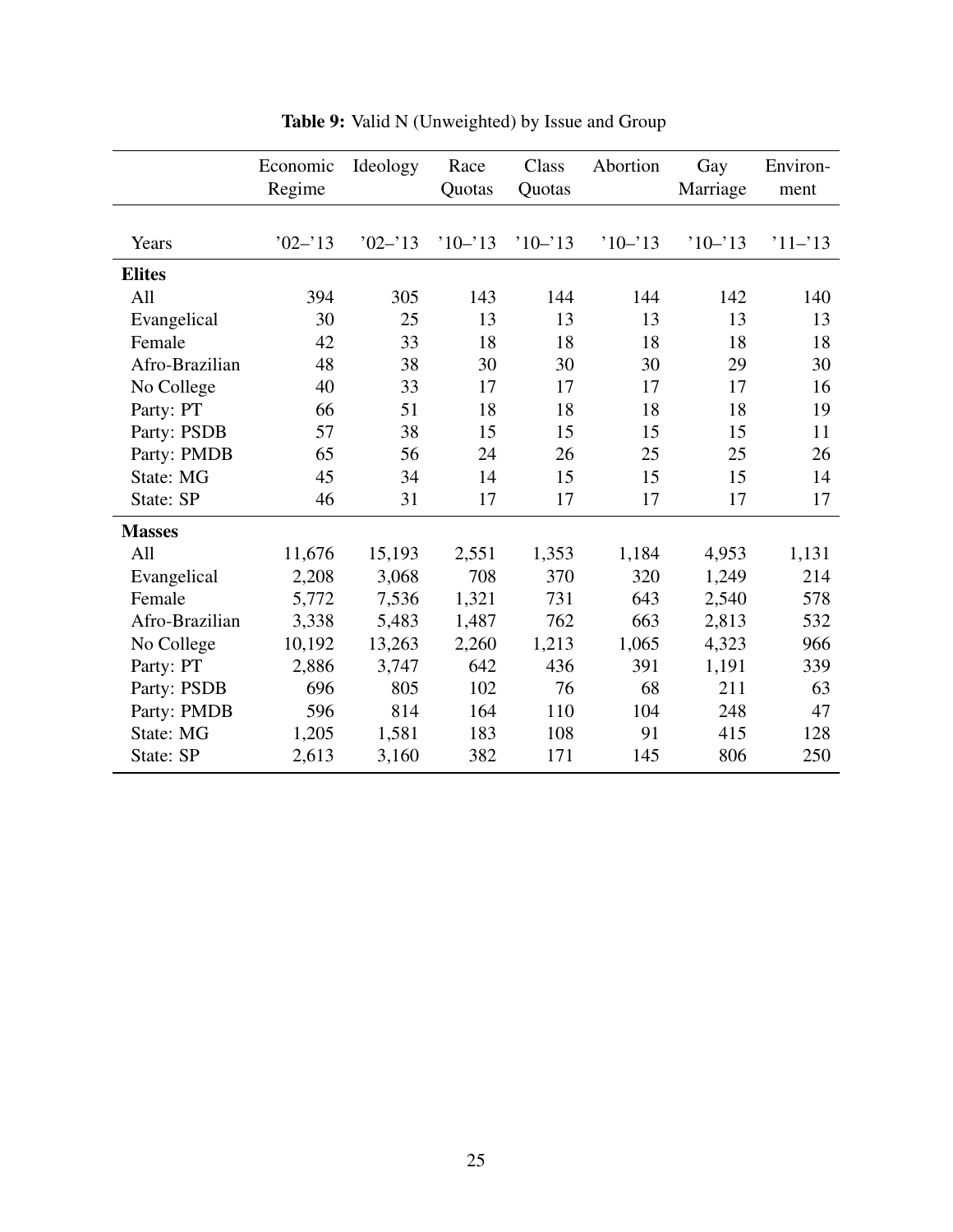

<span id="page-26-0"></span>Figure 4: Opinion Congruence: Mean Differences in Elite and Mass Positions

Difference in Means (Elites − Masses)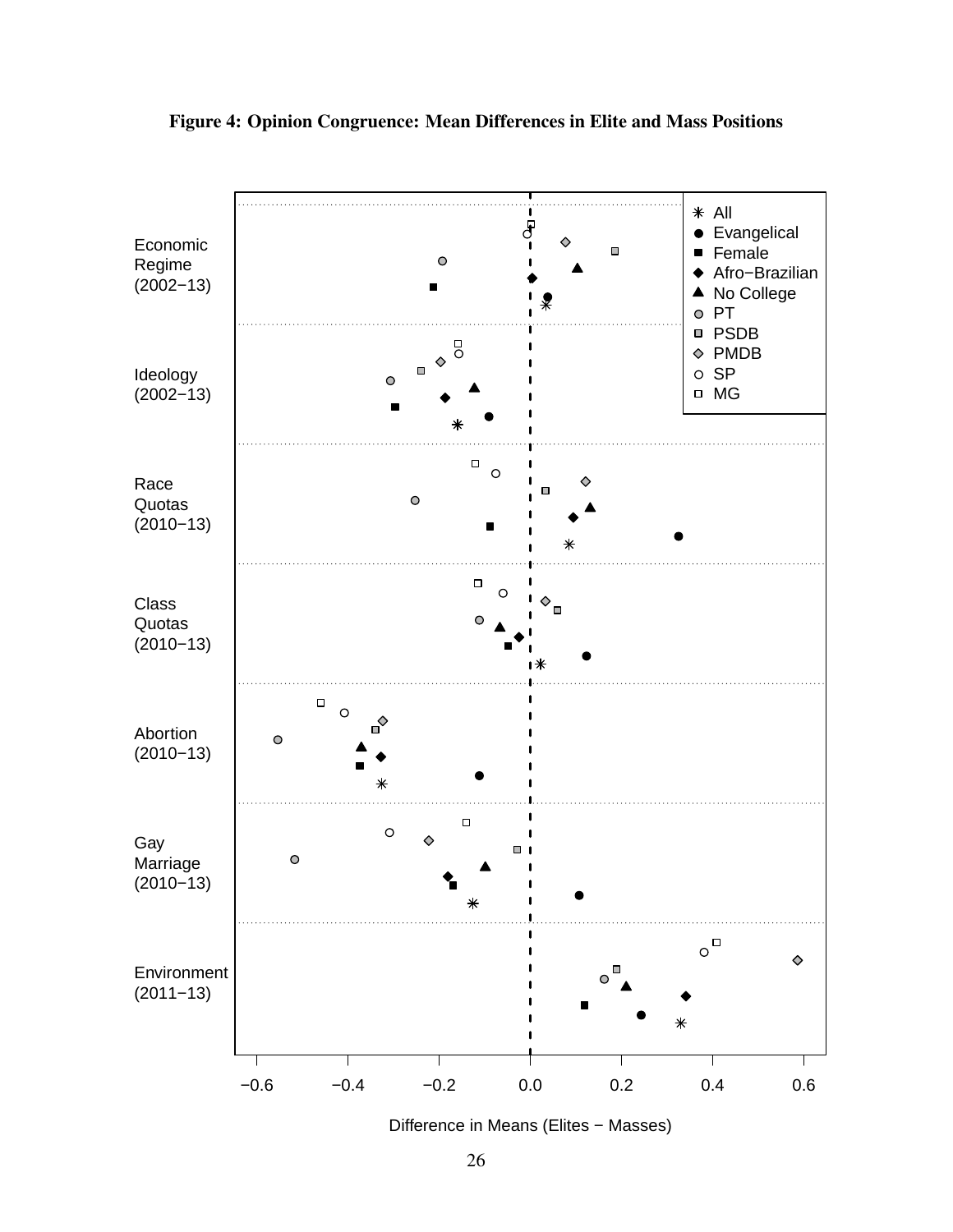

<span id="page-27-0"></span>Figure 5: Opinion Congruence: Differences in Distributions using KS Statistics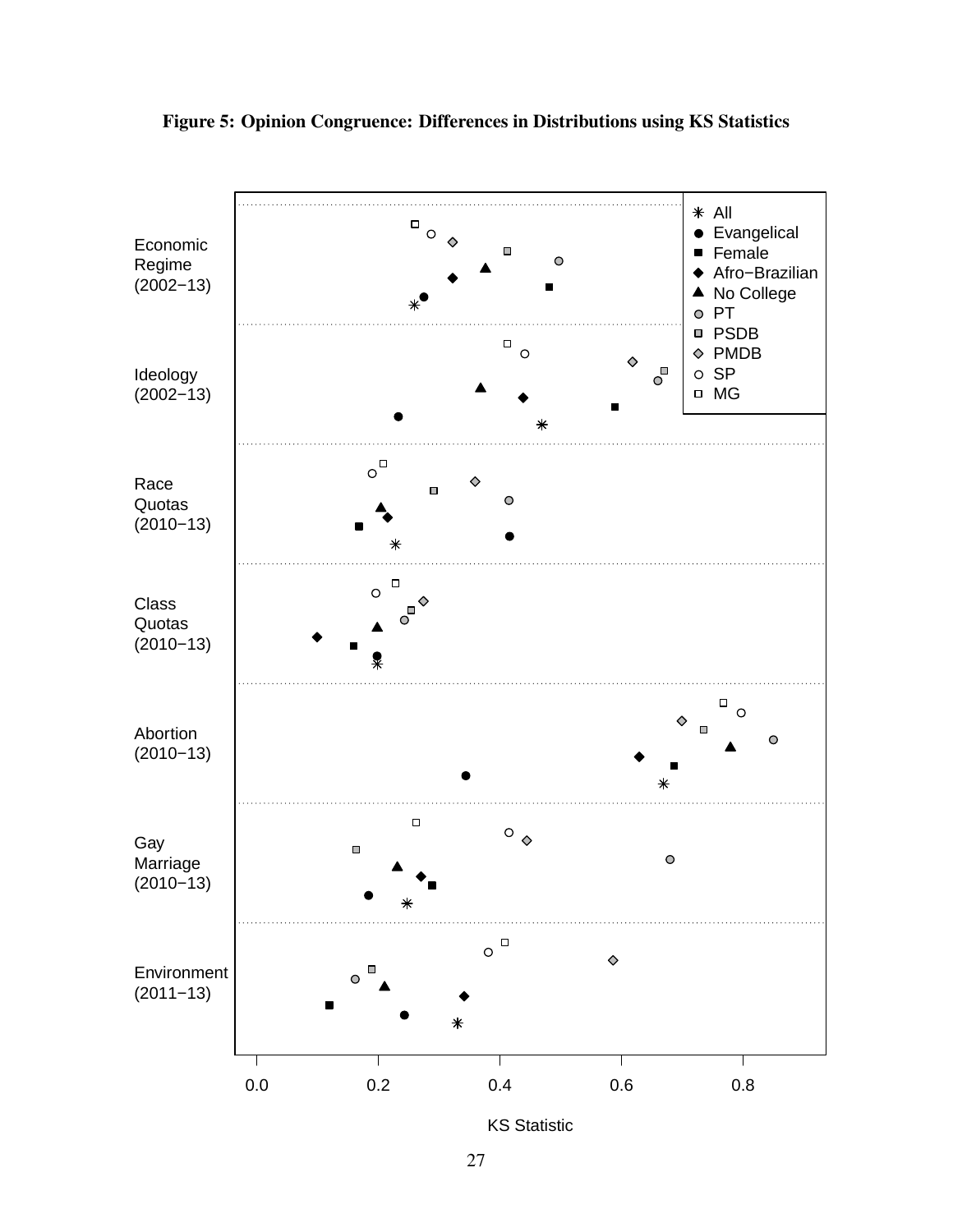<span id="page-28-0"></span>

#### Figure 6: Elite Sample Size and Congruence: Simulation Results

Distance Between Mass and Elite Respondents

NOTE: Entries correspond to sample sizes. The largest number for each area is the full sample size; smaller numbers correspond to the  $N$  of subsamples used in the simulation.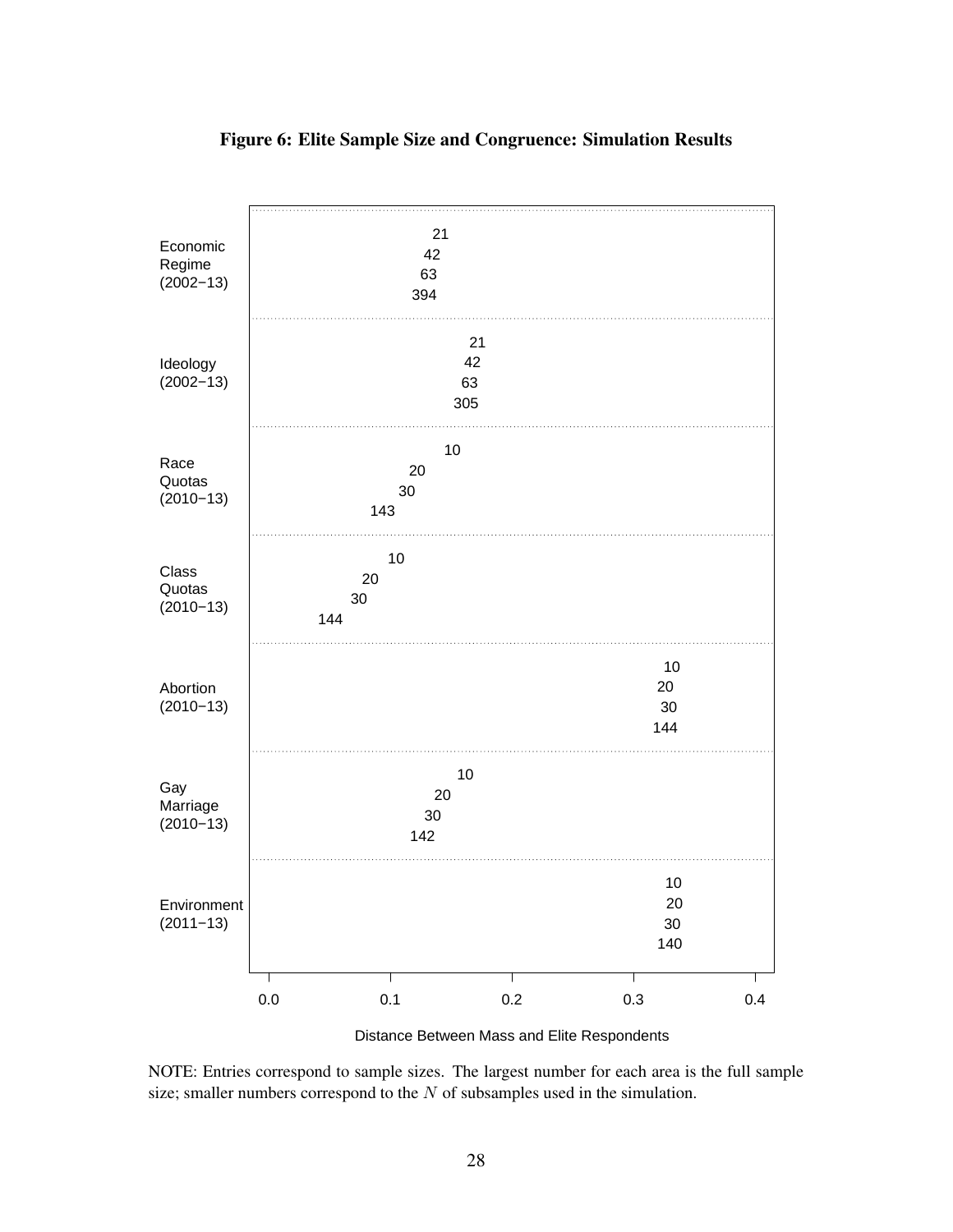| <b>Party</b>   | <b>BLS</b> |      | <b>DALP</b> |                |
|----------------|------------|------|-------------|----------------|
|                | Score      | Rank | Score       | Rank           |
| PR/PL          | 0.732      | 1    | 0.778       | 5              |
| <b>PTB</b>     | 0.708      | 2    | 0.830       | 3              |
| <b>PDT</b>     | 0.662      | 3    | 0.667       | 6              |
| <b>DEM/PFL</b> | 0.659      | 4    | 0.847       | $\overline{2}$ |
| <b>PMDB</b>    | 0.652      | 5    | 0.880       | 1              |
| <b>PT</b>      | 0.632      | 6    | 0.593       | 7              |
| <b>PP</b>      | 0.613      | 7    | 0.819       | 4              |
| <b>PSDB</b>    | 0.572      | 8    | 0.520       | 8              |
| <b>PSB</b>     | 0.534      | 9    | 0.492       | 9              |
| <b>PPS</b>     | 0.404      | 10   | 0.452       | 10             |
| PC do B        | 0.292      | 11   | 0.311       | 11             |

<span id="page-29-0"></span>Table 10: Measures of Clientelism: Brazilian Legislative Surveys vs. Democratic Accountability and Linkages Project

NOTE: Entries are party-level averages. Measures of clientelism are the variable CLIENTS from the Brazilian Legislative Surveys (BLS) and the variable b15 from the Democratic Accountability and Linkages Project (DALP). Both are rescaled from 0 (theoretical minimum) to 1 (theoretical maximum).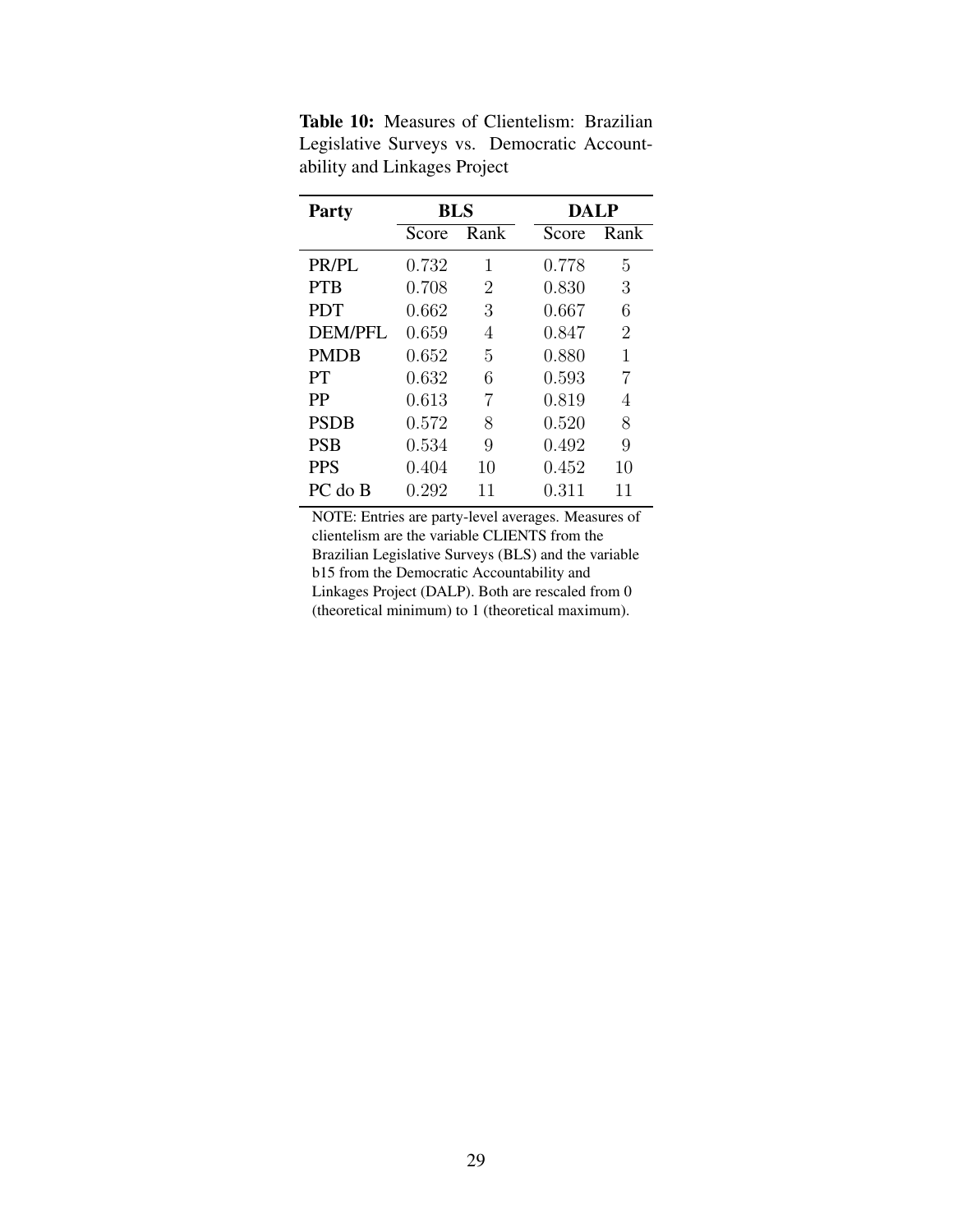<span id="page-30-0"></span>

|                                                                                                                                                                                                                                                                                                                                                                                                                                | Econ. Reg.<br>$-13$           | Econ. Reg.<br>$02 - 13$    | Ideology<br>$-70$           | Ideology<br>$02 - 13$  | Quotas<br>Race                | Quotas<br>Class                | Abortion                      | Marriage<br>Gay                      | Environ-<br>ment           |
|--------------------------------------------------------------------------------------------------------------------------------------------------------------------------------------------------------------------------------------------------------------------------------------------------------------------------------------------------------------------------------------------------------------------------------|-------------------------------|----------------------------|-----------------------------|------------------------|-------------------------------|--------------------------------|-------------------------------|--------------------------------------|----------------------------|
| Descriptive Rep.<br>Evangelical                                                                                                                                                                                                                                                                                                                                                                                                | $-0.025$                      | $-0.039$                   | $-0.032*$                   | $0.039***$             | $0.102*$                      | 0.094                          | $-0.088\dagger$               | $-0.118***$                          | $-0.002$                   |
| Female                                                                                                                                                                                                                                                                                                                                                                                                                         | $(0.031)$<br>$-0.002$         | (0.024)<br>0.039           | (0.015)<br>0.03             | (0.014)<br>$0.061*$    | $-0.061**$<br>(0.046)         | $-0.062\dagger$<br>(0.068)     | 0.103 <sup>†</sup><br>(0.053) | (0.034)<br>0.026                     | $-0.16**$<br>(0.061)       |
| No College                                                                                                                                                                                                                                                                                                                                                                                                                     | (0.031)<br>$-0.014$           | (0.034)<br>0.014           | (0.023)<br>$-0.022$         | (0.028)<br>$-0.02$     | (0.021)<br>0.031              | $-0.071*$<br>(0.034)           | (0.062)<br>0.008              | (0.017)<br>$-0.012$                  | (0.061)<br>$-0.067$        |
| Afro-Brazilian                                                                                                                                                                                                                                                                                                                                                                                                                 | $(0.023)$<br>0.005<br>(0.021) | (0.021)                    | (0.017)<br>(0.013)<br>0.007 | (0.015)                | (0.03)<br>(0.043)<br>$-0.023$ | (0.031)<br>(0.028)<br>$-0.033$ | (0.049)<br>(0.045)<br>0.011   | (0.021)<br>$0.035\dagger$<br>(0.019) | (0.07)<br>(0.048)<br>0.015 |
| <b>Traditional Rep.</b><br>Same Party                                                                                                                                                                                                                                                                                                                                                                                          | $0.001$                       | 0.011                      | $0.061***$                  | $0.047***$             | $-0.08***$                    | $-0.079***$                    | $0.102**$                     | $0.061***$                           | $-0.04$                    |
|                                                                                                                                                                                                                                                                                                                                                                                                                                | $(0.015)$<br>$-0.007$         | (0.011)                    | (0.011)                     | (0.009)                | (0.015)                       | (0.018)                        | (0.034)                       | (0.013)                              | (0.034)                    |
| Same State                                                                                                                                                                                                                                                                                                                                                                                                                     | (0.009)                       | (0.009)<br>$-0.001$        | (0.009)<br>0.012            | (0.008)<br>0.011       | (0.01)<br>$-0.008$            | (0.011)<br>$-0.014$            | $0.031\dagger$<br>(0.019)     | (0.009)<br>$-0.008$                  | (0.025)<br>0.011           |
| Mass Controls                                                                                                                                                                                                                                                                                                                                                                                                                  |                               |                            |                             |                        |                               |                                |                               |                                      |                            |
| Age                                                                                                                                                                                                                                                                                                                                                                                                                            |                               | $\circ$                    | $0.001***$                  | $0.001***$             | $\circ$                       | $\circ$                        | Č                             | $0.001\dagger$                       | $\circ$                    |
|                                                                                                                                                                                                                                                                                                                                                                                                                                | $\odot$                       | $\widehat{\in}$            | $\widehat{\circ}$           | $\widehat{\odot}$      | $\widehat{\circ}$             | $\widehat{\Theta}$             | $\odot$                       | $\widehat{\in}$                      | $\odot$                    |
| News                                                                                                                                                                                                                                                                                                                                                                                                                           |                               | $0.002\dagger$             | $-0.001$                    | $-0.007***$            | $0.008^{**}$                  | 0.009 <sup>†</sup>             | $-0.002$                      | $0.004**$                            | 0.001                      |
|                                                                                                                                                                                                                                                                                                                                                                                                                                | (0.001)                       | (0.001)                    | (0.001)                     | (0.001)                | (0.003)                       | (0.005)                        | (0.003)                       | (0.001)                              | (0.002)                    |
| Log Muni. Pop.                                                                                                                                                                                                                                                                                                                                                                                                                 | $\odot$                       | $\widehat{\in}$<br>$\circ$ | $-0.002***$<br>(0.001)      | $-0.005***$<br>(0.001) | (0.001)                       | $-0.01***$<br>(0.003)          | (0.001)<br>$-0.001$           | (0.001)<br>$-0.001$                  | (0.001)<br>0               |
| <b>Elite Controls</b>                                                                                                                                                                                                                                                                                                                                                                                                          |                               |                            |                             |                        |                               |                                |                               |                                      |                            |
| Experience                                                                                                                                                                                                                                                                                                                                                                                                                     |                               | $\circ$                    | $\circ$                     | $-0.001$               | $\circ$                       | $-0.002$                       | $0.004\dagger$                | $\circ$                              | $0.008*$                   |
|                                                                                                                                                                                                                                                                                                                                                                                                                                | (0.001)                       | (0.001)                    | (0.001)                     | (0.001)                | (0.001)                       | (0.002)                        | (0.003)                       | (0.001)                              | (0.003)                    |
| Corp. Donations                                                                                                                                                                                                                                                                                                                                                                                                                | $-0.006$                      | $-0.003$                   | $-0.005$                    | $-0.008*$              | 0.007                         | $0.015\dagger$                 | $-0.012$                      | $-0.004$                             | 0.027                      |
|                                                                                                                                                                                                                                                                                                                                                                                                                                | (0.006)                       | (0.005)                    | (0.005)                     | (0.004)                | (0.008)                       | (0.009)                        | (0.015)                       | (0.005)                              | (0.018)                    |
| Clientelism                                                                                                                                                                                                                                                                                                                                                                                                                    | 0.009                         | $-0.001$                   | $-0.029$                    | $-0.021$               | $-0.002$                      | $-0.031$                       | 0.003                         | $-0.019$                             | 0.098                      |
|                                                                                                                                                                                                                                                                                                                                                                                                                                | (0.025)                       | (0.021)                    | (0.021)                     | (0.016)                | (0.033)                       | (0.046)                        | (0.049)                       | (0.019)                              | (0.068)                    |
| Sample Size                                                                                                                                                                                                                                                                                                                                                                                                                    |                               |                            |                             |                        |                               |                                |                               |                                      |                            |
| $\geq$                                                                                                                                                                                                                                                                                                                                                                                                                         | 906,153                       | 1,460,625                  | 1,064,878                   | 1,484,510              | 325,897                       | 167,904                        | 144,576                       | 677,198                              | 151,385                    |
| $\cal N$ elites                                                                                                                                                                                                                                                                                                                                                                                                                | 245                           | 330                        | 51                          | 265                    | 143                           | $\frac{4}{4}$                  | $\frac{14}{1}$                | $\frac{142}{5}$                      | 137                        |
| N masses                                                                                                                                                                                                                                                                                                                                                                                                                       | 6,741                         | 11,428                     | 10,255                      | 14,688                 | 2,279                         | 1,166                          | 1,004                         | 4,769                                | 1,105                      |
| reported. Observations weighted to correct for disproportionality in legislators' parties and the number of dyads per BLS wave. $tp < 1$ ,<br>NOTE: Dependent variable is the absolute value of the difference in opinion for elite-mass dyads. Entries in parentheses are estimated<br>standard errors, clustered on elite respondent and mass respondent. Intercept and fixed effects for each mass survey estimated but not |                               |                            |                             |                        |                               |                                |                               |                                      |                            |
| * $p < .05$ , ** $p < .01$ , *** $p < .001$                                                                                                                                                                                                                                                                                                                                                                                    |                               |                            |                             |                        |                               |                                |                               |                                      |                            |

Table 11: Congruence: WLS Regression Results Table 11: Congruence: WLS Regression Results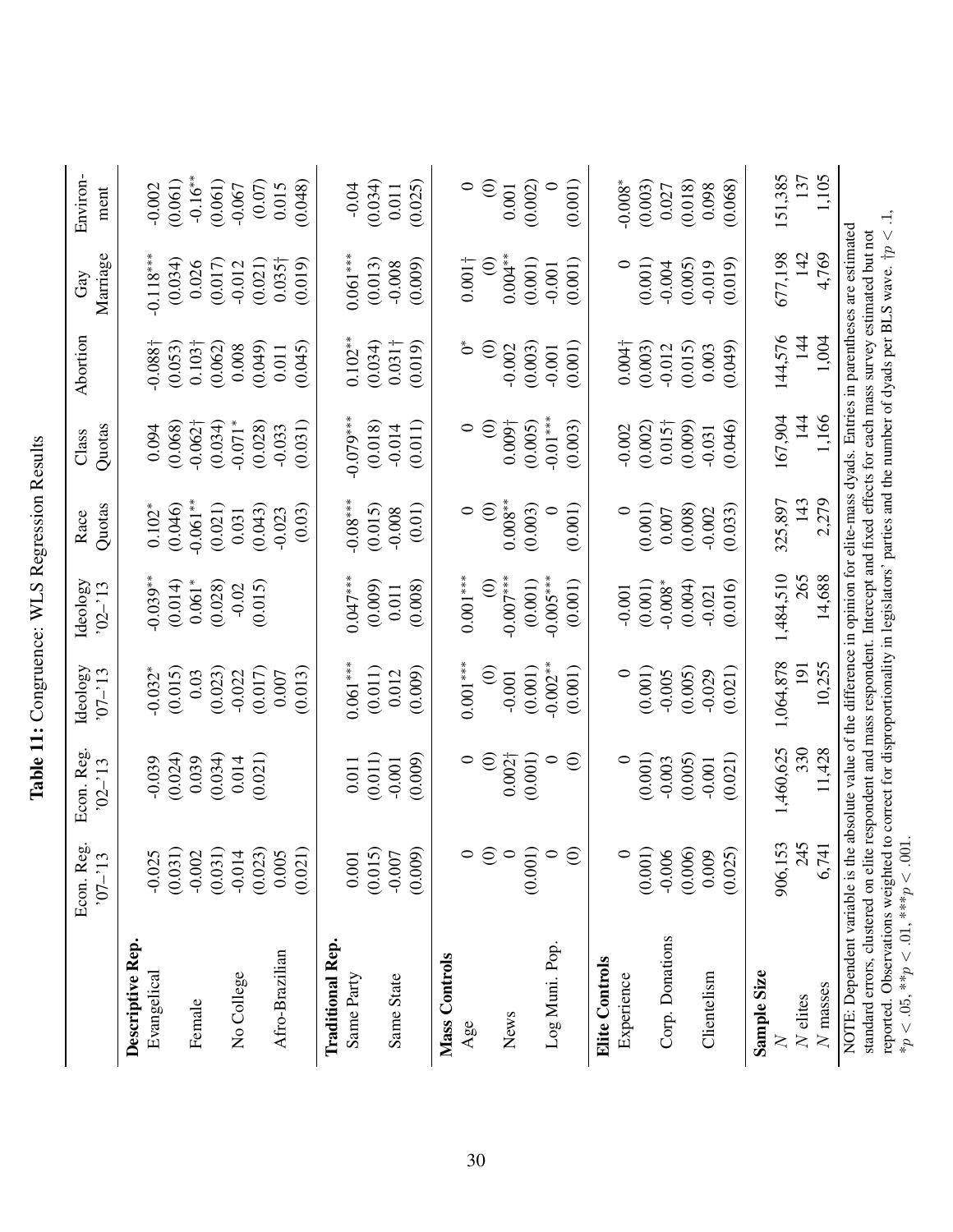<span id="page-31-0"></span>

|                                                                                                                                                                                   | Econ. Reg.<br>$-12$   | Econ. Reg<br>$.02 - 13$                                                                                   | Ideology<br>$-13$ | Ideology<br>$02 - 13$ | Quotas<br>Race | Quotas<br>Class      | Abortion  | Marriage<br>Gay | Environ-<br>ment |
|-----------------------------------------------------------------------------------------------------------------------------------------------------------------------------------|-----------------------|-----------------------------------------------------------------------------------------------------------|-------------------|-----------------------|----------------|----------------------|-----------|-----------------|------------------|
| Descriptive Rep.<br>Evangelical                                                                                                                                                   | $-0.024$              | $-0.038$                                                                                                  | $-0.028*$         | $-0.031*$             | $0.097*$       | 0.084                | 0.091     | $0.115***$      | $-0.008$         |
|                                                                                                                                                                                   | $(0.032)$<br>$-0.004$ | (0.024)                                                                                                   | (0.013)           | (0.013)               | (0.046)        | (0.07)               | (0.056)   | (0.033)         | (0.065)          |
| Female                                                                                                                                                                            |                       | 0.039                                                                                                     | 0.031             | $0.059\dagger$        | $0.064**$      | $-0.06$ <sup>+</sup> | 0.098     | $0.031 -$       | $-0.168**$       |
|                                                                                                                                                                                   | $(0.03)$<br>$-0.012$  | (0.034)                                                                                                   | (0.024)           | (0.031)               | (0.02)         | (0.036)              | (0.061)   | (0.017)         | (0.065)          |
| No College                                                                                                                                                                        |                       | 0.014                                                                                                     | $-0.017$          | $-0.013$              | 0.027          | $-0.075*$            | 0.01      | $-0.007$        | $-0.09$          |
|                                                                                                                                                                                   | $(0.023)$<br>$-0.004$ | (0.022)                                                                                                   | (0.016)           | (0.015)               | (0.043)        | (0.03)               | (0.052)   | (0.021)         | (0.071)          |
| Afro-Brazilian                                                                                                                                                                    |                       |                                                                                                           | 0.013             |                       | $-0.023$       | $-0.03$              | 0.004     | $0.034\dagger$  | 0.016            |
|                                                                                                                                                                                   | (0.022)               |                                                                                                           | (0.013)           |                       | (0.03)         | (0.032)              | (0.045)   | (0.019)         | (640)            |
| <b>Traditional Rep.</b>                                                                                                                                                           |                       |                                                                                                           |                   |                       |                |                      |           |                 |                  |
| Same Party                                                                                                                                                                        | $-0.002$              | 0.014                                                                                                     | $0.061***$        | $0.053***$            | $0.087***$     | $-0.076***$          | $0.103**$ | $0.066***$      | $-0.057$         |
|                                                                                                                                                                                   | (0.015)               | (0.011)                                                                                                   | (0.011)           | (0.009)               | (0.015)        | (0.018)              | (0.034)   | (0.014)         | (0.037)          |
| Same State                                                                                                                                                                        | $-0.007$              | $-0.001$                                                                                                  | 0.013             | $0.014\dagger$        | $-0.009$       | $-0.022\dagger$      | 0.032     | $-0.007$        | 0.007            |
|                                                                                                                                                                                   | (0.009)               | (0.009)                                                                                                   | (0.008)           | (0.009)               | (0.01)         | (0.012)              | (0.02)    | (0.009)         | (0.028)          |
| Sample Size                                                                                                                                                                       |                       |                                                                                                           |                   |                       |                |                      |           |                 |                  |
|                                                                                                                                                                                   | 930,714               | 1,497,844                                                                                                 | 1,103,814         | 1,532,846             | 353,639        | 194,112              | 169,776   | 685,150         | 155,680          |
| $N$ elites                                                                                                                                                                        | 248                   | 333                                                                                                       | 193               | 267                   | 143            | $\frac{14}{5}$       | 144       | 142             | $\frac{140}{5}$  |
| $N$ masses                                                                                                                                                                        | 6,827                 | 11,578                                                                                                    | 10,522            | 15,013                | 2,473          | 1,348                | 1,179     | 4,825           | 1,112            |
| standard errors, clustered on elite respondent and mass respondent. Intercept and fixed effects for each mass survey estimated but not reported<br>NOTE: Dependent variable is th |                       | he absolute value of the difference in opinion for elite-mass dyads. Entries in parentheses are estimated |                   |                       |                |                      |           |                 |                  |
| Observations weighted to correct for disproportionality in legislators' parties and the number of dyads per BLS wave. $tp < 1$ , $\gamma_p < 0.5$ ,                               |                       |                                                                                                           |                   |                       |                |                      |           |                 |                  |
| ** $p < .01,$ *** $p < .001$ .                                                                                                                                                    |                       |                                                                                                           |                   |                       |                |                      |           |                 |                  |

Table 12: Congruence: WLS Regression Results (Without Controls) Table 12: Congruence: WLS Regression Results (Without Controls)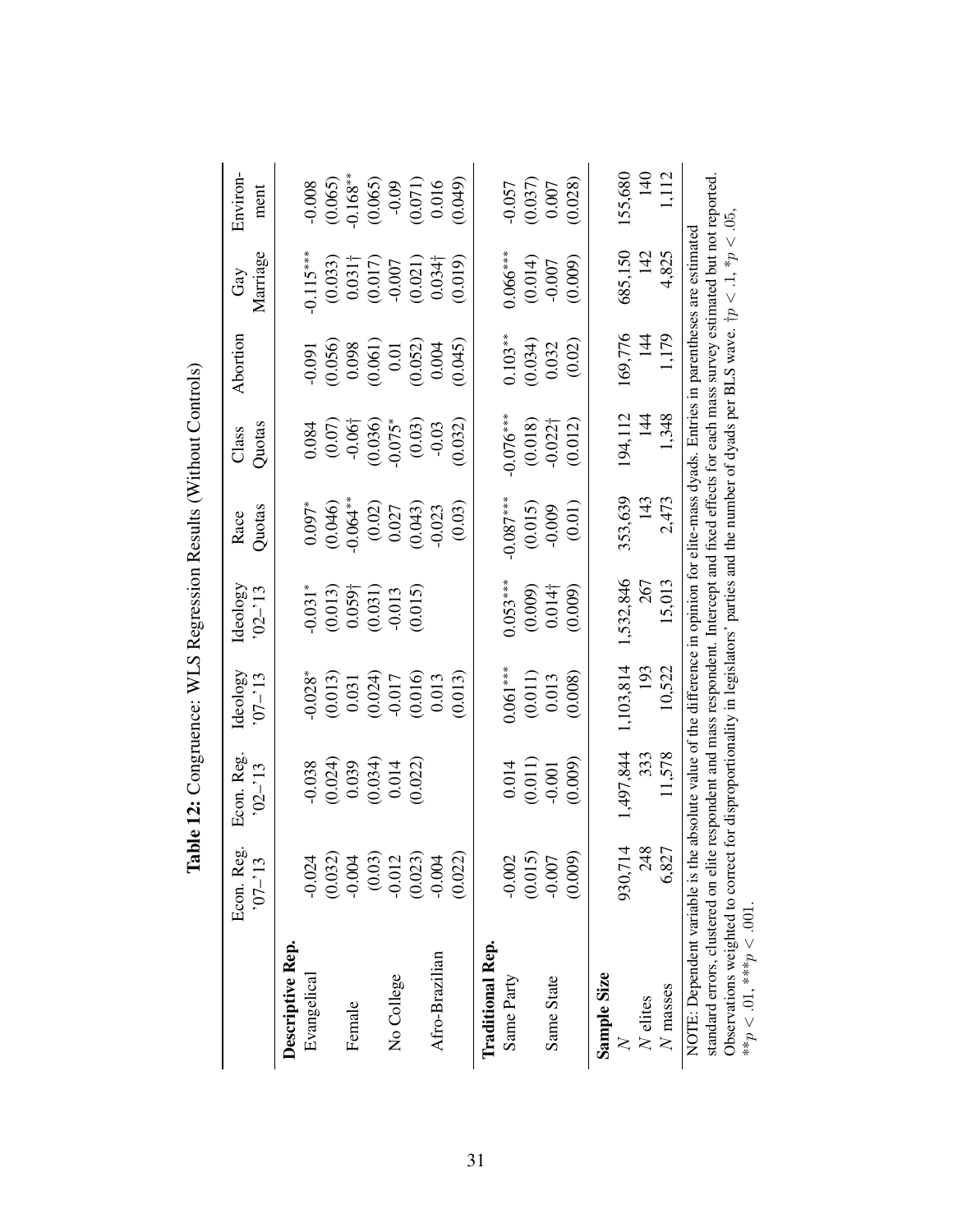Figure 7: Opinion Congruence: Effect Comparisons (No Controls) Figure 7: Opinion Congruence: Effect Comparisons (No Controls)

<span id="page-32-0"></span>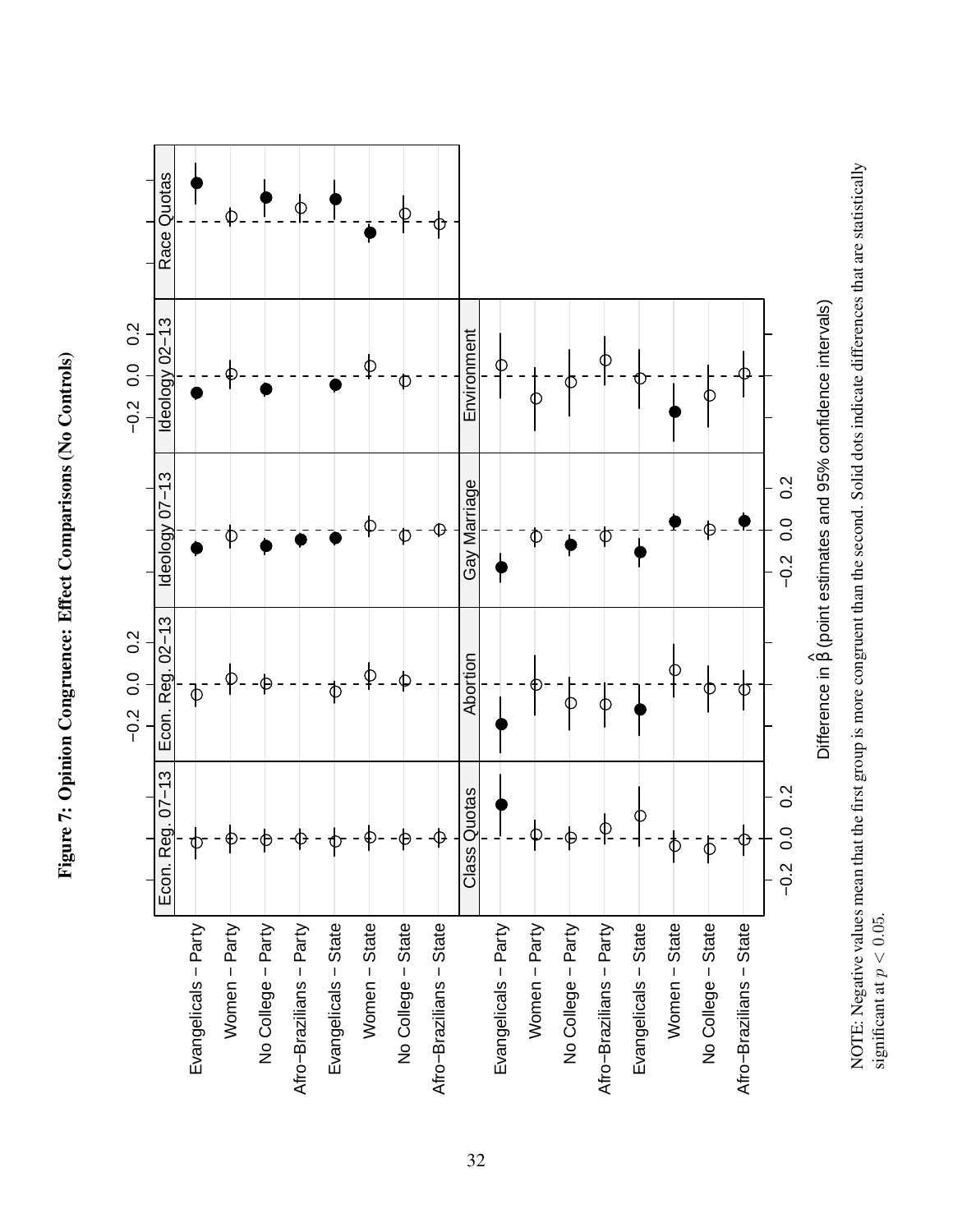<span id="page-33-0"></span>Figure 8: Opinion Congruence: Lifelong Evangelicals versus Converts. Data sources listed in the main text.

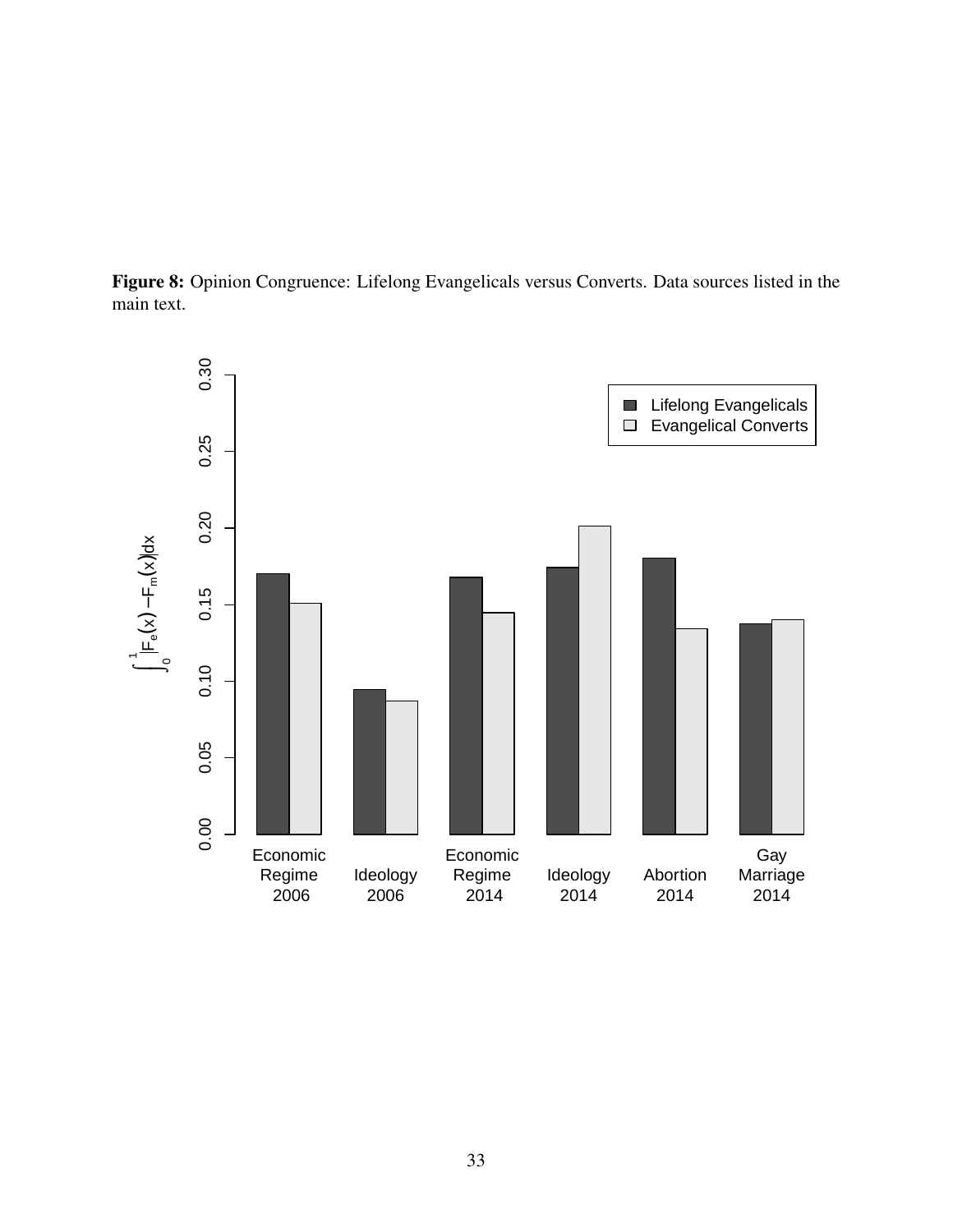|                             | (1)         | (2)          | $\overline{(3)}$ | (4)     |
|-----------------------------|-------------|--------------|------------------|---------|
|                             | Environment | Gay Marriage | Abortion         | Racism  |
| Catholic Church 1           | 0.034       | 0.430        | 0.130            | 0.124   |
|                             | (0.036)     | (0.066)      | (0.055)          | (0.042) |
| Catholic Church 2           | 0.035       | 0.200        | 0.008            | 0.151   |
|                             | (0.052)     | (0.098)      | (0.082)          | (0.062) |
|                             |             |              |                  |         |
| Catholic Church 3           | 0.002       | 0.085        | $-0.067$         | 0.103   |
|                             | (0.042)     | (0.076)      | (0.063)          | (0.048) |
|                             |             |              |                  |         |
| <b>Evangelical Church 2</b> | 0.023       | 0.075        | $-0.031$         | 0.041   |
|                             | (0.034)     | (0.063)      | (0.052)          | (0.040) |
| Evangelical Church 3        | $-0.028$    | $-0.010$     | 0.124            | 0.079   |
|                             | (0.043)     | (0.081)      | (0.067)          | (0.051) |
|                             |             |              |                  |         |
| <b>Evangelical Church 4</b> | $-0.001$    | 0.080        | $-0.057$         | 0.114   |
|                             | (0.039)     | (0.073)      | (0.061)          | (0.046) |
| Catholic Church 4           | $-0.021$    | 0.275        | $-0.066$         | 0.119   |
|                             | (0.039)     | (0.073)      | (0.061)          | (0.046) |
|                             |             |              |                  |         |
| Community Site 1            | 0.034       | 0.376        | 0.092            | 0.131   |
|                             | (0.034)     | (0.063)      | (0.053)          | (0.040) |
|                             |             |              |                  |         |
| Community Site 2            | 0.033       | 0.437        | 0.139            | 0.147   |
|                             | (0.034)     | (0.062)      | (0.052)          | (0.039) |
| Community Site 3            | 0.009       | 0.515        | 0.058            | 0.149   |
|                             | (0.034)     | (0.063)      | (0.053)          | (0.040) |
|                             |             |              |                  |         |
| Community Site 4            | 0.019       | 0.416        | 0.028            | 0.135   |
|                             | (0.038)     | (0.071)      | (0.060)          | (0.045) |
| Community Site 5            | 0.059       | 0.689        | 0.260            | 0.174   |
|                             | (0.039)     | (0.073)      | (0.061)          | (0.046) |
|                             |             |              |                  |         |
| Constant                    | 0.926       | 0.010        | 0.097            | 0.796   |
|                             | (0.028)     | (0.052)      | (0.043)          | (0.033) |
| Observations                | 826         | 833          | 832              | 832     |

<span id="page-34-0"></span>Table 13: Variance Function Regression (Ordinary Least Squares): First Stage Results

Coefficients represent results from models regressing policy attitudes on a categorical variable for site. Evangelical Church 1 is the excluded category. Standard errors in parentheses.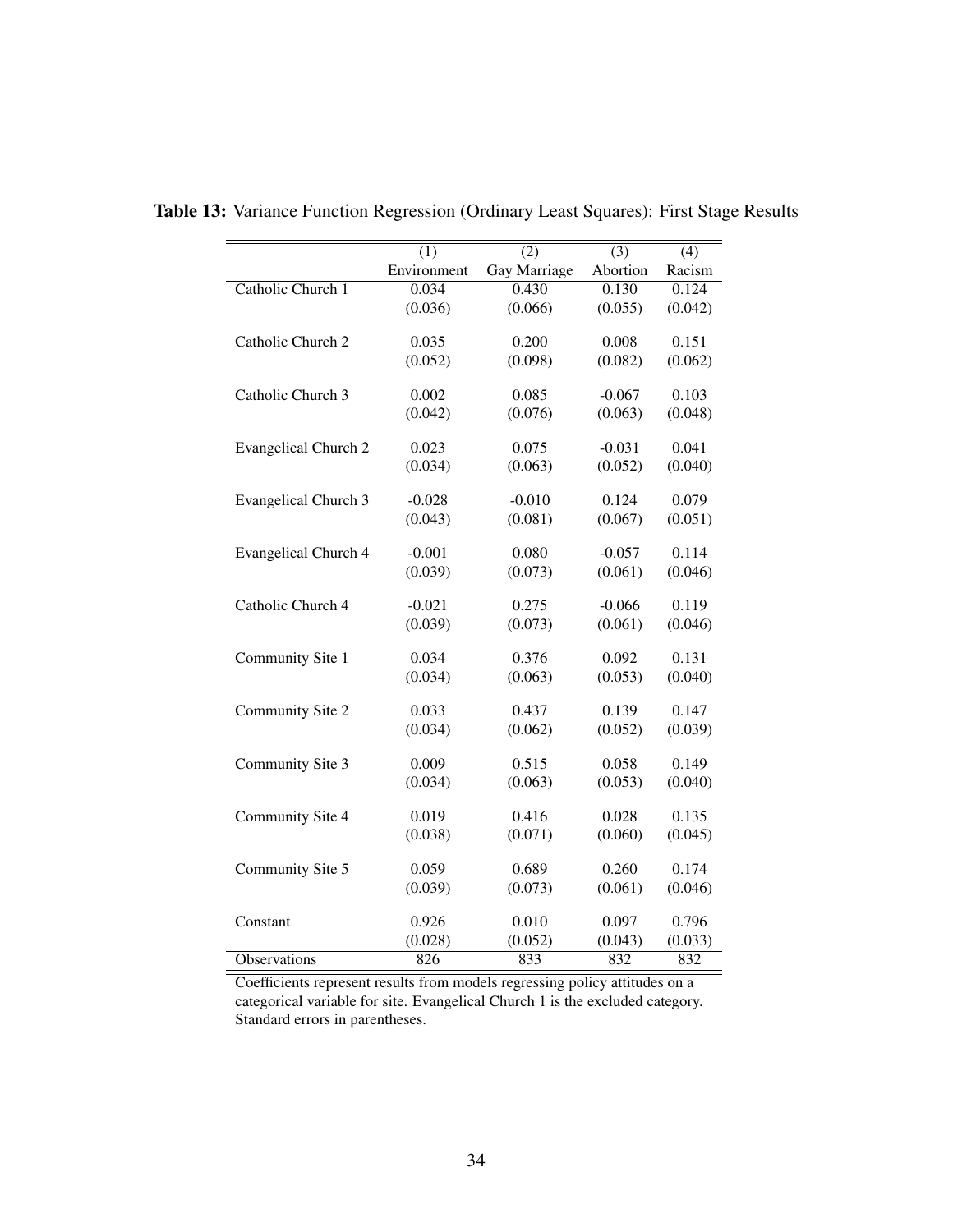|                 | (1)         | (2)          | (3)      | (4)      |
|-----------------|-------------|--------------|----------|----------|
|                 | Environment | Gay Marriage | Abortion | Racism   |
| Catholic        | 0.002       | 0.100        | 0.019    | $-0.019$ |
|                 | (0.015)     | (0.013)      | (0.016)  | (0.016)  |
| Non-Church Site | $-0.015$    | 0.139        | 0.064    | $-0.041$ |
|                 | (0.012)     | (0.011)      | (0.014)  | (0.013)  |
| Constant        | 0.044       | 0.038        | 0.054    | 0.076    |
|                 | (0.010)     | (0.009)      | (0.011)  | (0.011)  |
| Observations    | 826         | 833          | 832      | 832      |

<span id="page-35-0"></span>Table 14: Variance Function Regression (Ordinary Least Squares): Second Stage Results

Coefficients represent results from models regressing squared residuals from first stage on a categorical variable for type of site. Evangelical church is the excluded category. Standard errors in parentheses.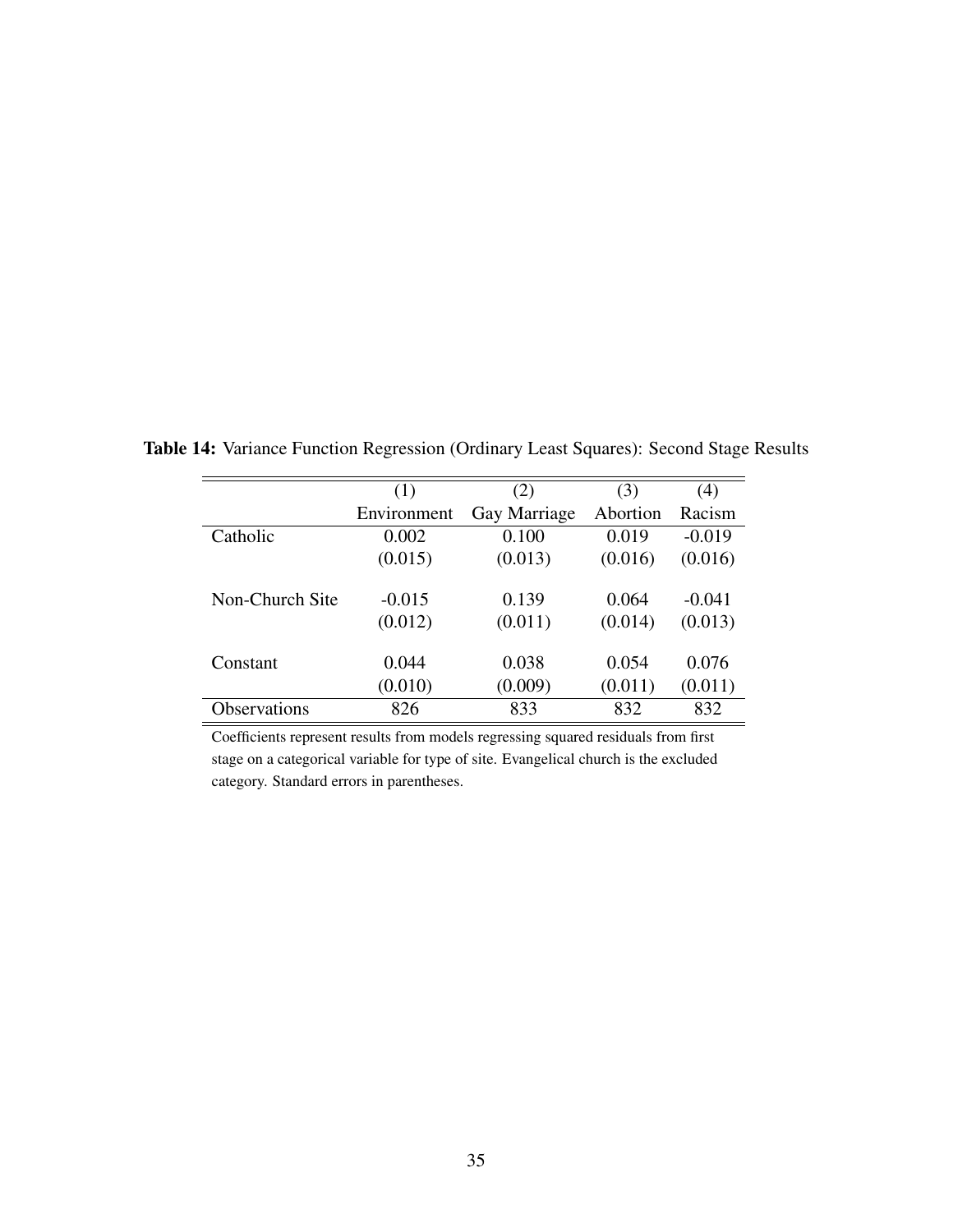|                             | (1)         | (2)          | (3)      | (4)     |
|-----------------------------|-------------|--------------|----------|---------|
|                             | Environment | Gay Marriage | Abortion | Racism  |
| Catholic Church 1           | 0.034       | 0.430        | 0.130    | 0.124   |
|                             | (0.040)     | (0.051)      | (0.046)  | (0.049) |
|                             |             |              |          |         |
| Catholic Church 2           | 0.035       | 0.200        | 0.008    | 0.151   |
|                             | (0.058)     | (0.090)      | (0.071)  | (0.068) |
| Catholic Church 3           | 0.002       | 0.085        | $-0.067$ | 0.103   |
|                             | (0.047)     | (0.064)      | (0.054)  | (0.055) |
|                             |             |              |          |         |
| <b>Evangelical Church 2</b> | 0.023       | 0.075        | $-0.031$ | 0.041   |
|                             | (0.037)     | (0.034)      | (0.041)  | (0.049) |
|                             |             |              |          |         |
| Evangelical Church 3        | $-0.028$    | $-0.010$     | 0.124    | 0.079   |
|                             | (0.047)     | (0.044)      | (0.052)  | (0.062) |
| <b>Evangelical Church 4</b> | $-0.001$    | 0.080        | $-0.057$ | 0.114   |
|                             | (0.043)     | (0.039)      | (0.047)  | (0.056) |
|                             |             |              |          |         |
| Catholic Church 4           | $-0.021$    | 0.275        | $-0.066$ | 0.119   |
|                             | (0.043)     | (0.060)      | (0.051)  | (0.052) |
|                             |             |              |          |         |
| Community Site 1            | 0.034       | 0.376        | 0.092    | 0.131   |
|                             | (0.035)     | (0.051)      | (0.048)  | (0.044) |
| Community Site 2            | 0.033       | 0.437        | 0.139    | 0.147   |
|                             | (0.035)     | (0.049)      | (0.047)  | (0.044) |
|                             |             |              |          |         |
| Community Site 3            | 0.009       | 0.515        | 0.058    | 0.149   |
|                             | (0.035)     | (0.051)      | (0.048)  | (0.044) |
|                             |             |              |          |         |
| Community Site 4            | 0.019       | 0.416        | 0.028    | 0.135   |
|                             | (0.039)     | (0.064)      | (0.058)  | (0.047) |
| Community Site 5            | 0.059       | 0.689        | 0.260    | 0.174   |
|                             | (0.039)     | (0.067)      | (0.060)  | (0.048) |
|                             |             |              |          |         |
| Constant                    | 0.926       | 0.010        | 0.097    | 0.796   |
|                             | (0.031)     | (0.028)      | (0.033)  | (0.040) |
| Observations                | 826         | 833          | 832      | 832     |

<span id="page-36-0"></span>Table 15: Variance Function Regression (Iterated Maximum Likelihood): First Stage Results

Coefficients represent results from models regressing policy attitudes on a categorical variable for site. Evangelical Church 1 is the excluded category. Standard errors in parentheses.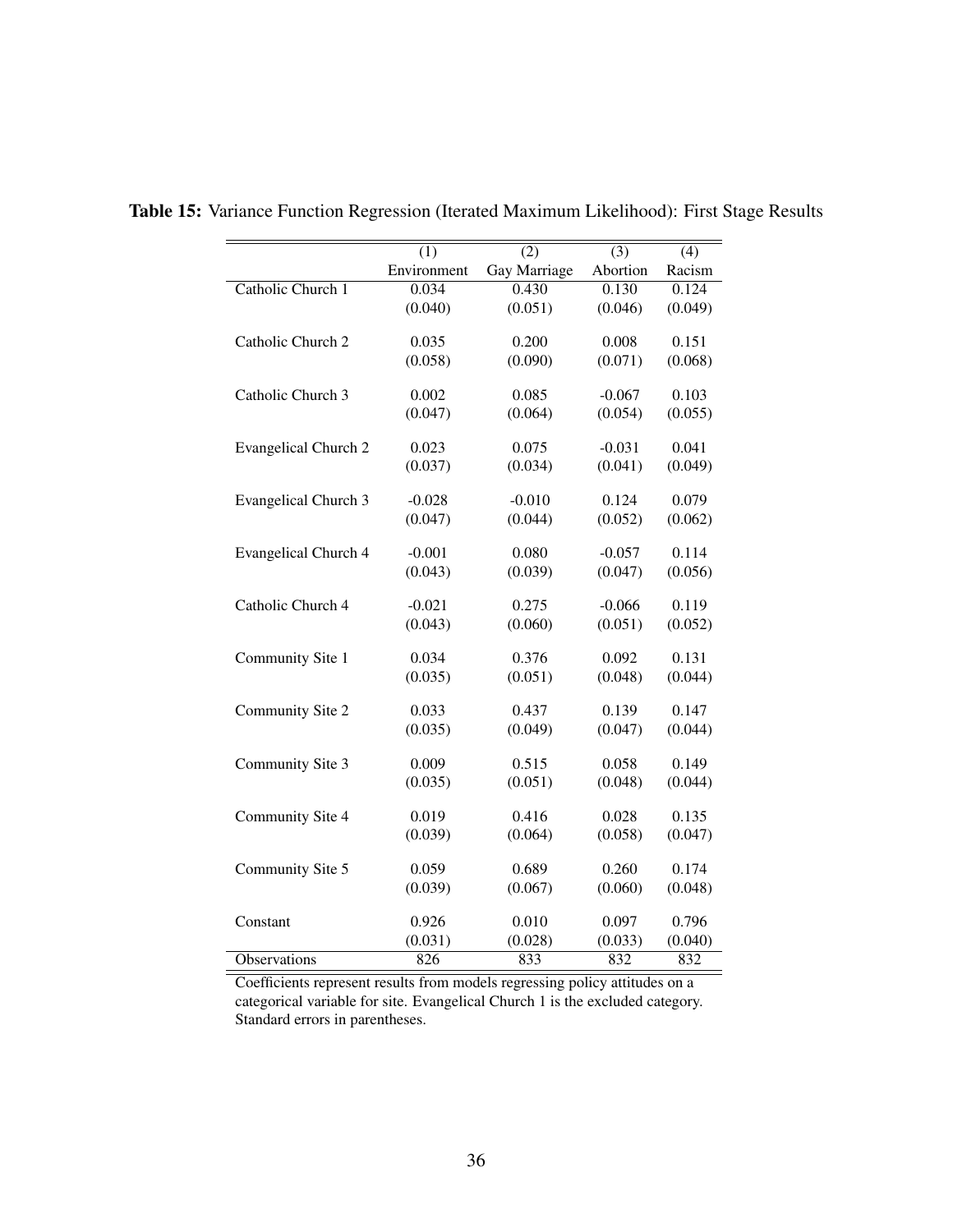|                 | (1)         | (2)          | (3)      | (4)      |
|-----------------|-------------|--------------|----------|----------|
|                 | Environment | Gay Marriage | Abortion | Racism   |
| Catholic        | 0.041       | 1.295        | 0.305    | $-0.287$ |
|                 | (0.402)     | (0.202)      | (0.209)  | (0.337)  |
| Non-Church Site | $-0.430$    | 1.543        | 0.778    | $-0.771$ |
|                 | (0.333)     | (0.169)      | (0.174)  | (0.281)  |
| Constant        | $-3.128$    | $-3.277$     | $-2.919$ | $-2.571$ |
|                 | (0.266)     | (0.134)      | (0.139)  | (0.224)  |
| Observations    | 826         | 833          | 832      | 832      |

<span id="page-37-0"></span>Table 16: Variance Function Regression (Iterated Maximum Likelihood): Second Stage Results

Coefficients represent results from models regressing squared residuals from first stage on a categorical variable for type of site. Evangelical is the excluded category. Standard errors in parentheses.